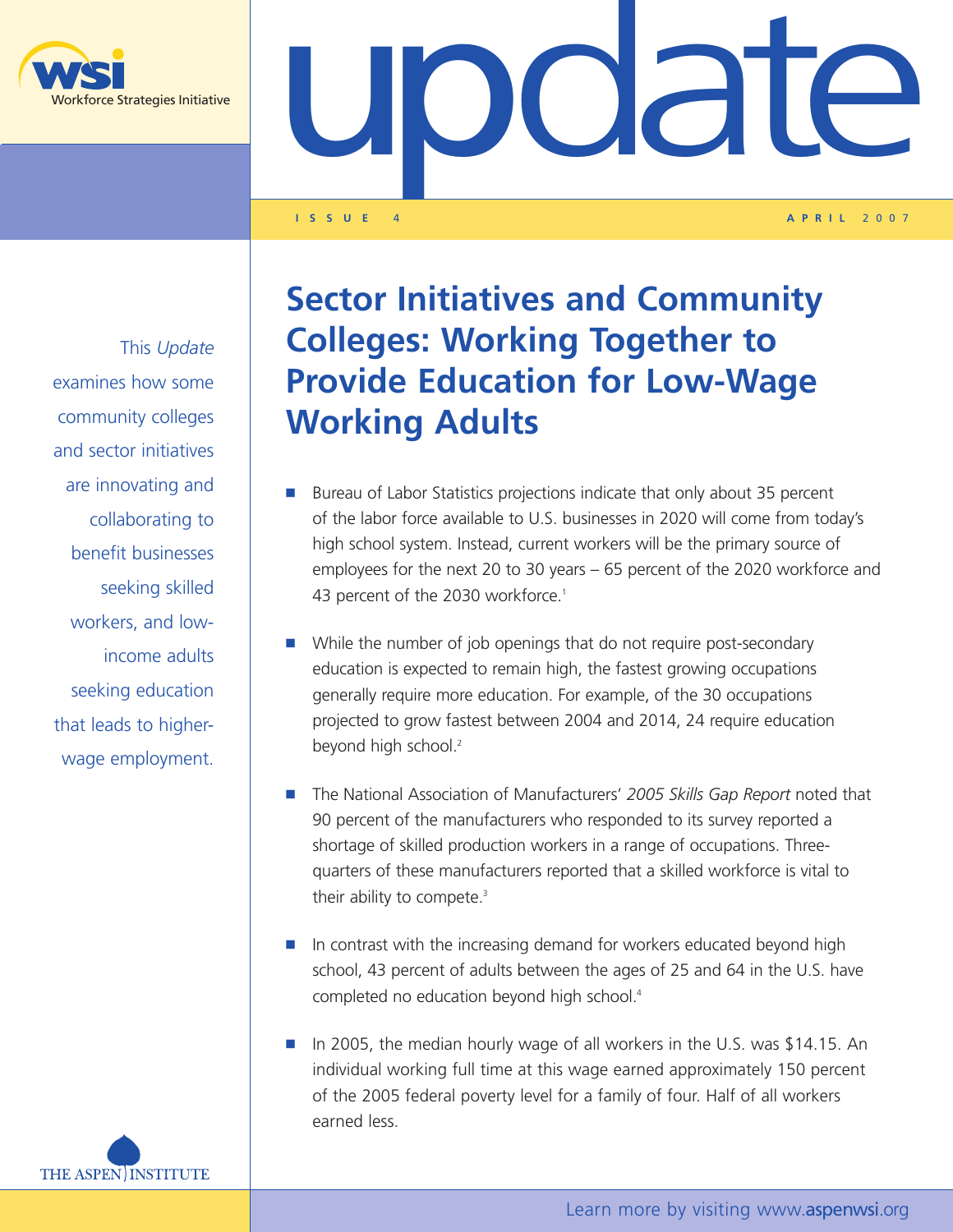Projections of the abilities of U.S. workers, relative to the jobs they need to perform, point out challenges to our national economic competitiveness and quality of life. While the likelihood of future skills shortages, and what this will mean at the national level, is a hotly debated topic in federal policy circles, at local and regional levels it is clearer that a skilled workforce is critical to maintaining and improving quality of life. A skilled labor force is considered a primary factor in the location decisions of firms in a wide variety of industries, as well as a challenge faced by industries that are by necessity rooted in place (e.g., health care, public safety services). Without a high quality local workforce, businesses have three options. They can outsource jobs requiring skills or recruit workers from other locations. They can move to locations with an appropriately skilled workforce. Or they can organize their work and workplaces so that they need fewer skilled workers and rely instead on low-cost labor. None of these choices is good for the overall economic health and quality of life in individual communities.

Business and industry need appropriately skilled workers in order to compete and prosper, and individuals need higher levels of occupation-specific skills in order to earn family-supporting incomes. Yet lack of financial resources, inadequate academic preparation, the need to work, and other barriers limit many existing low-wage workers' ability to succeed in traditional post-secondary education venues.

A variety of innovations in the K-12 and post-secondary education systems are being implemented to rationalize and better align these systems, and to improve the preparation of future workers. But most of these solutions are not designed to address the special needs of adults, particularly those with poor academic skills, who are already in the workforce. The public workforce development system, which broadly speaking includes postsecondary education institutions as well as

training initiatives delivered by a range of public and non-profit organizations, while clearly attempting to promote change in programming to better support the labor force needs of industry, is under-funded and operates under inconsistent mandates. Given this context, it is clear that new strategies must be designed that: can serve large numbers of workers who are currently employed in low-wage, low-skill occupations; are sensitive to those workers' special needs; and can build on innovative use of existing resources.

We see evidence in the field that meaningful collaboration between community colleges and sectoral initiatives<sup>5</sup> may have the potential to both help fulfill more of businesses' and industries' demand for skilled workers, and advance the education and economic position of a larger pool of lowincome workers than are currently being served through the existing workforce development infrastructure. This potential is exemplified by a number of sector initiatives that, while operated by community-based organizations (CBOs), work closely with a community college to provide a range of critical capacities that include: learning about specific labor force needs and opportunities for employment in local businesses, designing and delivering relevant education and training programming, and supporting low-income workers so they can persevere and succeed in training and transition to more rewarding employment. While other organizations can certainly be effective in collaborating with community colleges, to date we have primarily seen community-based organizations involved in collaborations that are designed with lowincome working adults as a priority. These collaborations appear to hold promise for improving the effectiveness and scale of workforce development efforts for this population by taking explicit advantage of the range of complementary resources, relationships and activities already existing in CBOs and community colleges.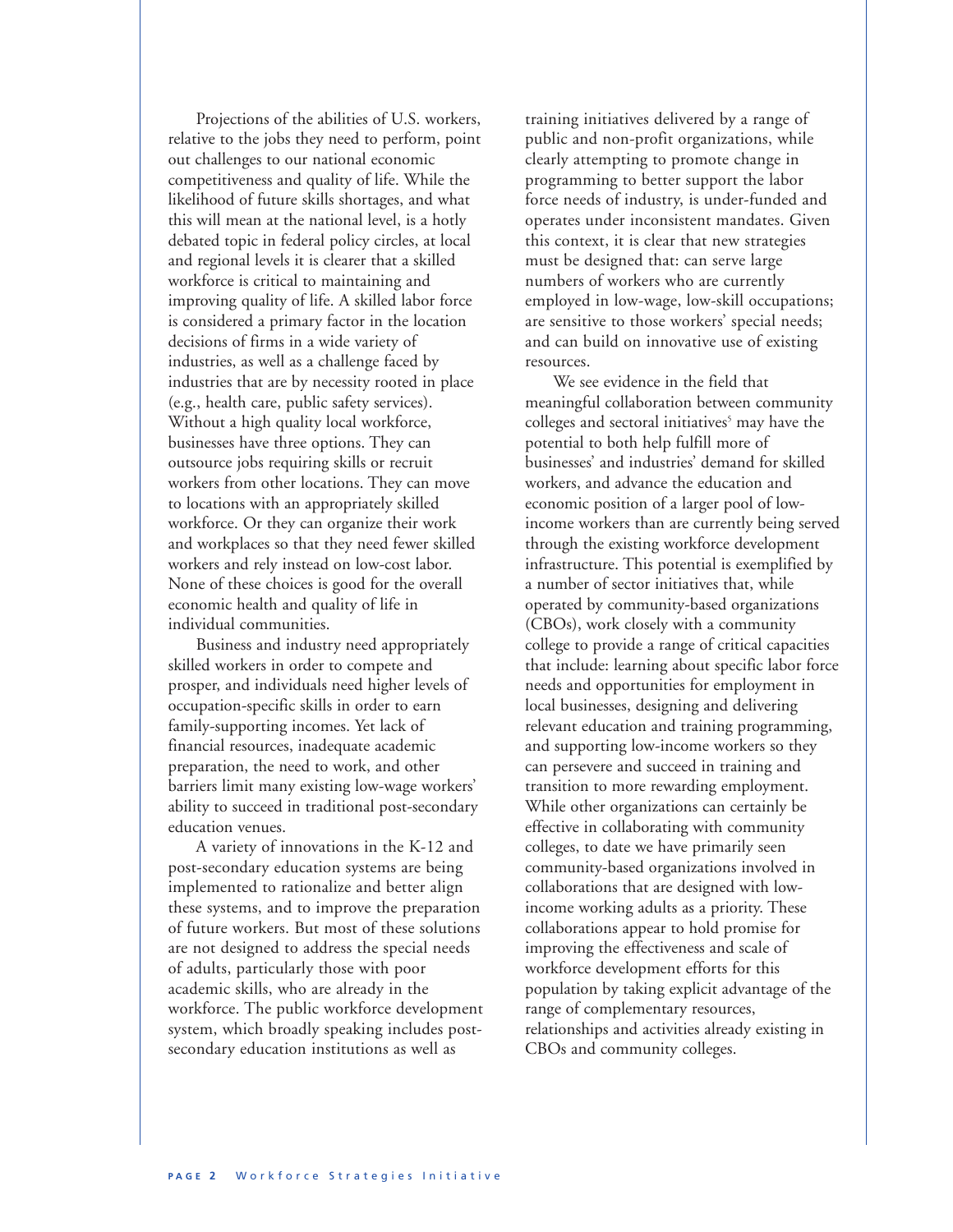## Publication Overview

This issue of WSI's *Update* discusses what we see as an important and timely opportunity for strategic collaboration to expand upon and further develop the work of community-based sectoral employment and community collegebased initiatives. We begin this *Update* by briefly describing what we mean by sectoral employment initiatives and go on to describe the resources and strengths that community colleges have that could complement and augment the work of these initiatives. We highlight examples of how community colleges are innovating to better serve low-income adults by addressing a number of the barriers this population commonly faces to participating in college-level education. The purpose of this overview of issues and use of selected examples of innovation is to describe to community-based workforce practitioners, who may have limited understanding of the community college

context, some of the ways in which colleges are working with the tools they have to better serve disadvantaged adult learners. We also hope to portray that during our research for this publication we found strong interest among colleges in providing more effective services to this population. Following this discussion, we will describe in greater detail the work of one sectoral organization in Austin, Texas. Capital IDEA, a community-based organization, operates a number of sector initiatives and collaborates with Austin Community College to accomplish its work. Capital IDEA's experiences with the community college illustrate how different institutional strengths, community positioning and resource bases can be combined to maximize benefits for a low-wage adult student population in terms of education programming and higher-wage employment opportunity.

## Sectoral Employment Development Initiatives

Since 1993 the Aspen Institute's Workforce Strategies Initiative (AspenWSI) has been researching, evaluating and publishing findings documenting *sectoral approaches* to improving educational and employment opportunity for disadvantaged adults – approaches that also meet identified workforce needs of business and industry.6 Sector employment initiatives are housed in a wide range of organizations, with the majority that target low-income and disadvantaged workers led by community-based organizations. Sector initiatives pursue a range of strategies that seek in some cases to improve the quality of job opportunity and in others to equip workers with skills that make them more competitive for existing good quality jobs. Some of their major activities include: operating education and training programs; running for-profit businesses; forging institutional links with educational institutions, employers, unions and industry associations; advocating for policy changes; and providing

consulting or other services to firms within an industry. Successful sector initiatives possess or coordinate a range of competencies that often are not found within one organization – thus many sector initiatives are made up of partnerships of organizations. These competencies include:

- **n** Strong relationships with a community of businesses that help the initiative develop workforce training and services, and identify employment opportunities in specific sectors;
- High-quality education and training programs that meet identified learning needs and goals of both workers and business;
- **n** Support services that meet the special needs of low-income and disadvantaged adults to be successful in learning and to progress to an economically rewarding job;
- Ability to communicate vision about and need for new ways of operating to a wide range of actors whose support is needed to make that vision a reality.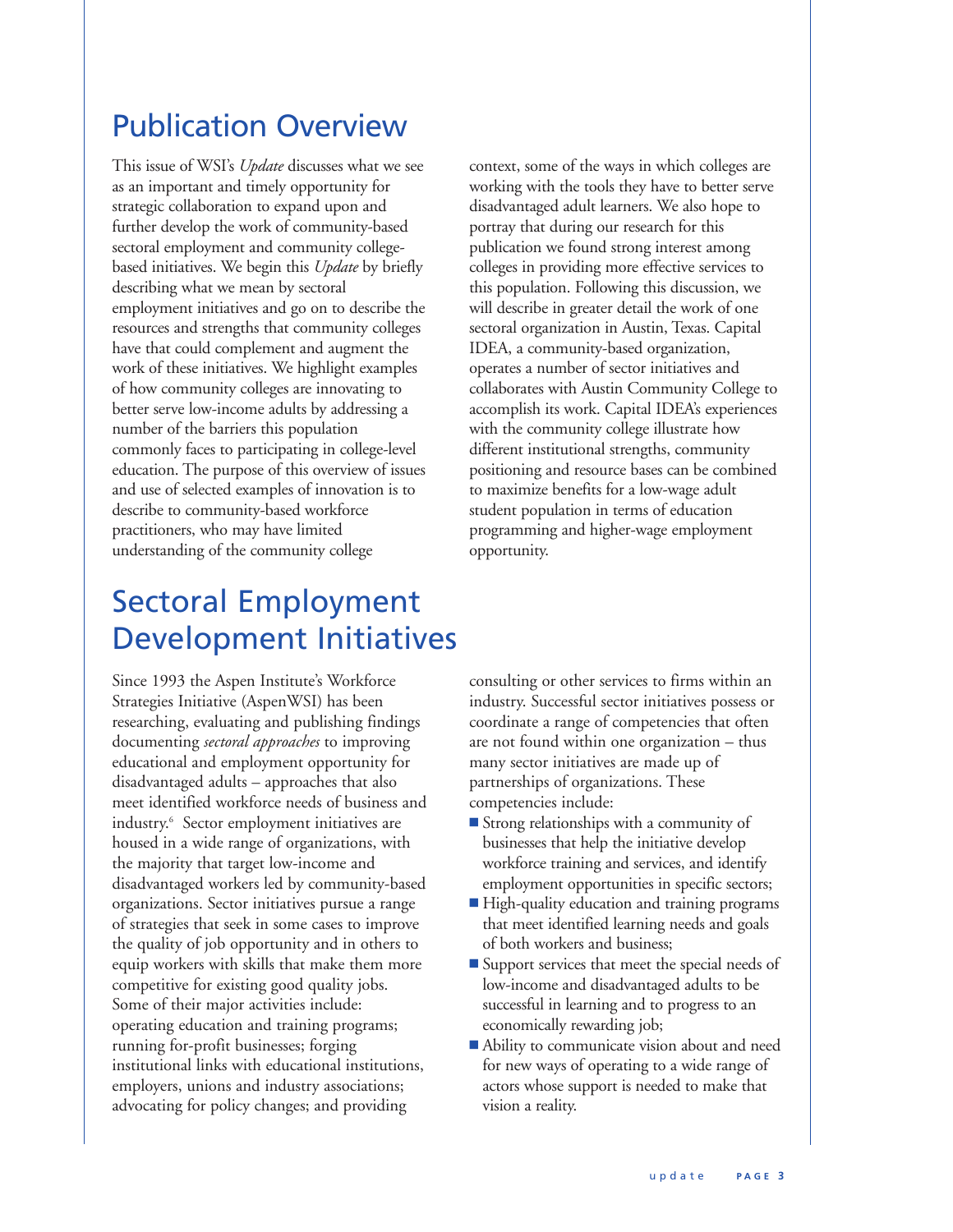### **What is the experience of the working poor, particularly single parents, balancing family, work and school?**

Hearing directly from low-income adults can help us understand their struggle to balance the basic needs of their families against the need for higher skills and credentials. The following are comments from low-income adults who participated in sectoral training programs.7

**Monique's** hours at work were noon to 9 p.m., and she could not imagine attending training during her few remaining daytime hours: "If I take any more time away from my baby, he won't even know who I am." **Tyra** was caring for her two small children: "There was really no way I could go to college if I couldn't afford to put them in day care." **Rosa** talked about her struggle to succeed in class despite enormous financial and scheduling obstacles. The sectoral program gave an allowance for gas money, worked with the food bank and other agencies for household and educational supplies, and contacted the electric company to keep the lights on. **Paula** said: "Sometimes it was very hard getting through school. I'd be catching six to eight buses a day. I was getting home in the dark. The kids had chicken pox. And then the homework …"

Despite their strengths, many of the initiatives that have risen to prominence in the sector field are limited in their ability to grow and serve large numbers of participant or business clients. A subset of sectoral initiatives that work to connect their constituency with post-secondary education provided by other education partners – most notably local community colleges – explicitly recognize that they greatly increase their capacity with this strategy. With training provided by a college, these programs focus on: providing the support services needed by students balancing school, work and family responsibilities; assisting students with adult basic and developmental

work; helping students navigate college bureaucracy to enroll and stay on track; helping them prepare financial aid applications; and providing financial support, among other services. The best of these sector initiatives are also actively engaged with local businesses – focusing on identifying employers that provide viable job and career opportunities for low-income adults, understanding industry dynamics and how employer needs might be shifting, learning what skills their students need and the courses they should take to get them, and identifying outcomes of their work and how these contribute to employer success.

### Community College Assets

Community colleges are charged with a number of educational missions, and their student populations are as diverse as these missions. Community colleges provide the first two years of coursework to students who plan to transfer to four-year colleges and universities. They offer career and technical education degrees and certificates. They provide customized training to local businesses' incumbent workers. They offer

adult basic and developmental education, and many also operate GED preparation and English as a Second Language programs. They provide special education and training programs for public assistance recipients. Their students include new high school graduates, adults returning to school, parttime students, full-time students, working students, non-English speaking students, and students who have serious academic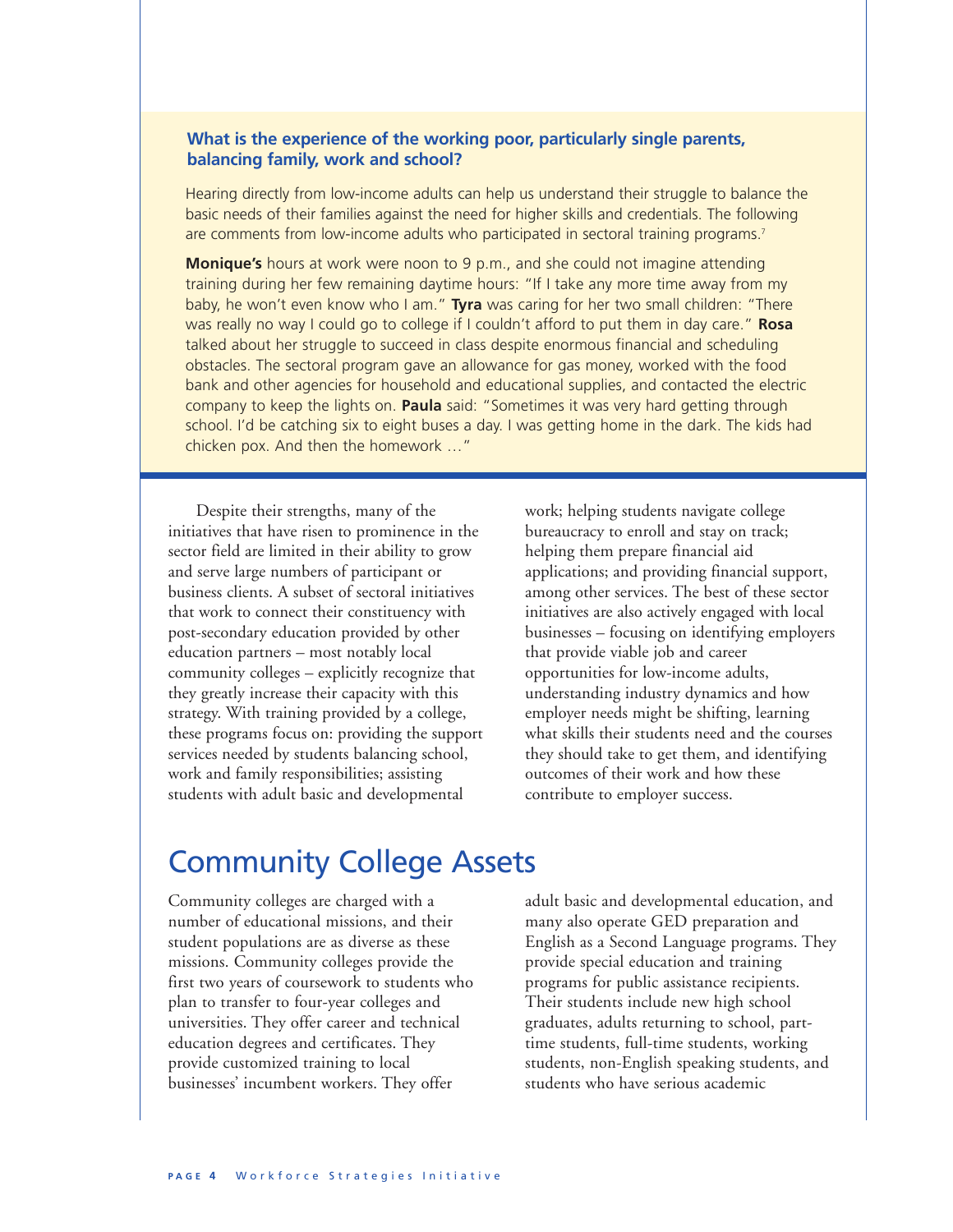deficiencies. Working in all of these areas, community colleges have a wide range of resources and experiences. Some of these include:

- Existing institutional capacity to educate students on an on-going basis;
- Faculty and adjunct professors who teach in a wide range of disciplines;
- Infrastructure of classrooms, labs and other physical capital;
- On-going funding that keeps the college, if not all of its offerings, operating from year to year;
- **Experience working with student** populations that are older, need to work, and carry less than full-time course loads;
- Divisions within the college (in some but not all community colleges) dedicated to working with public human resource and workforce development agencies;
- Ability to award industry-recognized credentials and certificates, making skills more marketable among employers;
- Ability to award course credits that build toward degrees and are often transferable to other colleges and universities.

Despite this obvious range of assets, college representatives interviewed nonetheless acknowledged that their resources and institutional knowledge about serving nontraditional student populations are generally contained within separate "silos" of the college – with neither learning nor individuals served

within one silo transferring as a matter-ofcourse to another. For example, adults in GED preparation classes generally don't receive information or counseling on next steps to matriculate into a college's mainstream academic tracks.

In recent years, however, a growing number of community colleges have been developing a range of pedagogical, curricular and administrative approaches to improve their ability to meet the education needs of harder-to-serve student populations. Examples of these efforts include but are not limited to: dual enrollment in for-credit courses and adult basic education and/or college developmental education, modularized career and technical offerings, intensive case management to special populations of at-risk students, and changes in class schedules and locations. Taking a hard look at their own ways of operating, these colleges have looked internally for new ways of using available resources and operating procedures to try to implement more effective practices and achieve better outcomes for disadvantaged learners. Most colleges probably don't have the entire set of tools needed to meet the needs of large numbers of low-wage working adult students. Students in this population usually need strong connections to social services, help with income support, assistance with finding and paying for appropriate child care, counseling, and other supports, in addition to academic remediation services.

### **Low-Income Working Adult Students**

This publication's focus is on the needs of low-income, working adult students. We believe it is important to distinguish working, independent, low-income adult students, from younger, family-supported low-income students. A variety of factors, such as work schedules, family responsibilities (including supporting and caring for children and others), limited cash-in-hand, financial aid eligibility, and length of time since being in a classroom, have a much greater effect on the ability of independent, low-income and working poor adults to succeed in the community college environment. In turn, these needs define the services that will support their success in studies and on the job.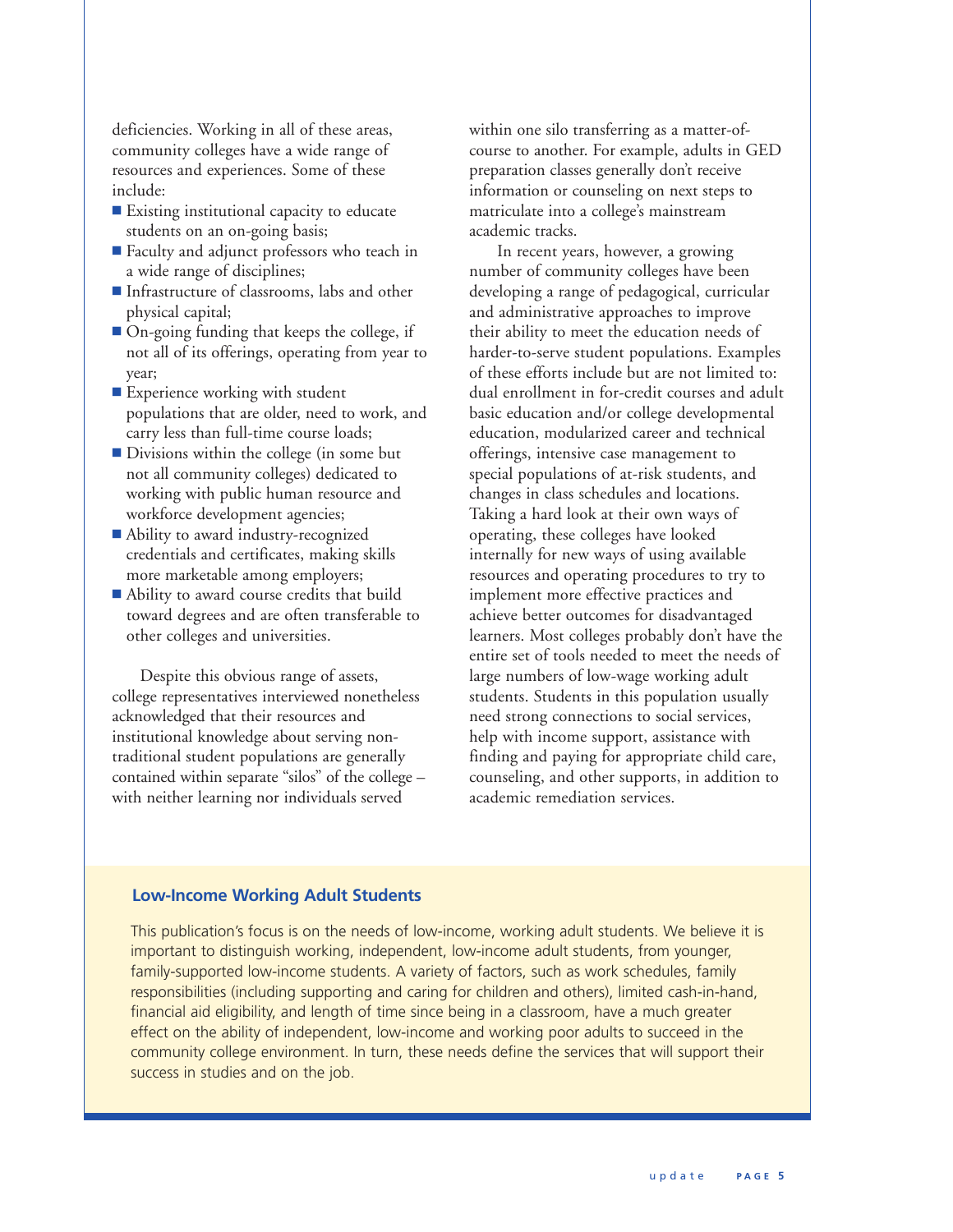# **Community Colleges Are Innovating to Better Serve Low-Income Working Adults**

This section will explore in some detail a number of challenges that colleges are working on to better serve low-income, working students. The discussion is based on interviews conducted during 2006 with individuals representing a range of departments and divisions within 10 community college institutions. Our goal in this research was not to try to compile an exhaustive universe of actors, issues and innovations. Nor was it an attempt to describe "best practices" – which would be premature. Rather we sought to find

examples of work that represent thoughtful approaches to very complicated challenges. The issues and community college innovations we will discuss include:

- Addressing admissions and enrollment barriers;
- Combining adult basic and developmental education with academic and technical training;
- Meeting non-academic needs; and
- Financing students' direct and indirect educational costs.

Many community colleges are involved in demonstrations that are sponsored by a number of national and regional philanthropic foundations and are designed to learn more about how to better serve disadvantaged learner populations, including economically disadvantaged adults. Some of these include:

*Achieving the Dream: Community Colleges Count* is a multiyear initiative involving 14 national partner organizations and 58 colleges in nine states. The initiative focuses colleges and others on understanding and making better use of data from a variety of sources to inform institutional change and public policy innovation that will ultimately improve student outcomes. (www.achievingthedream.org)

**Dreamkeepers Emergency Financial Aid** is an emergency scholarship program for community college students at risk of dropping out due to a financial emergency. The threeyear pilot project, which is a component of Achieving the Dream, is designed to learn more about supporting and administering short-term scholarships for needy students and the role of emergency aid in increasing student persistence. Dreamkeepers is operating at 31 community and tribal colleges. (www.mdrc.org)

**Bridges to Opportunity** is an initiative established to promote state policies that strengthen the capability of community colleges to work with other partners to improve education and economic opportunities for low-income adults. Grants support policy innovations and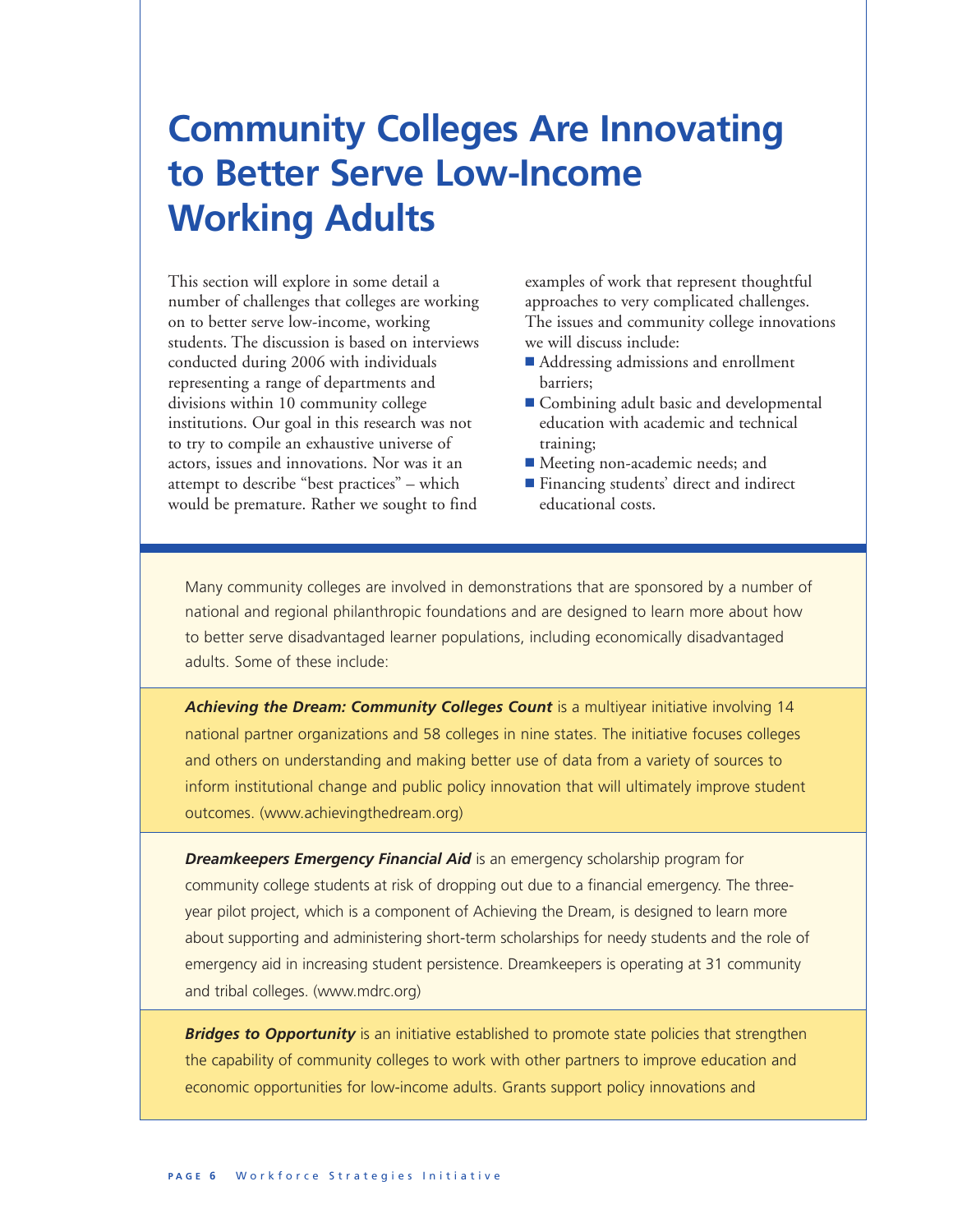strategies that emphasize: building support from external constituencies; securing buy-in from institutions and state officials; enabling policy implementation through technical assistance and capacity-building activities; and evaluating policy effectiveness in improving economic and academic outcomes for disadvantaged students. (www.communitycollegecentral.org)

**The Data Project** is a partnership between the Achieving the Dream and Bridges to Opportunities initiatives that is working to help states use data to learn about and improve outcomes for community college students, particularly low-income adults. (www.communitycollegecentral.org)

*Breaking Through* is a multiyear demonstration involving seven Leadership Colleges and 19 Learning Colleges that are working to strengthen post-secondary outcomes for low-income adults by focusing on strategies that create more effective pathways through pre-college and degree-level programs. The demonstration is exploring strategies that include re-organizing college programs; accelerating learning; assuring a labor market payoff to coursework; and providing comprehensive supports to students. (http://www.jff.org)

*Shifting Gears* works in Midwestern states to strengthen state-level policies to enable workers to advance in education training systems, acquire post-secondary credentials, and move up in the labor market. States commit to policy reform efforts to: improve adult student transitions within and between different educational systems, training programs, and the labor market; strengthen connections between supply-side and demand-side systems to promote economic growth and the advancement of workers; and develop cross-cutting agendas to guide the work of individual agencies. (www.joycefdn.org)

*Opening Doors* is learning about strategies that address high rates of attrition among lowincome students and gathering evidence about which strategies are effective in improving student retention and academic and labor market success. Six colleges in four states are testing strategies that include: curricular and instructional innovations; supplementary financial aid; and enhanced student services. (http://www.mdrc.org)

*Learning Communities Demonstration,* a project associated with *Opening Doors,* will explore how colleges operate learning communities to improve student retention by encouraging peer relationships, personal connections to faculty, and fostering a deeper understanding of coursework. The project will evaluate the effectiveness of learning communities as a strategy to improve educational outcomes such as completion of developmental education requirements and persistence in school. (www.mdrc.org)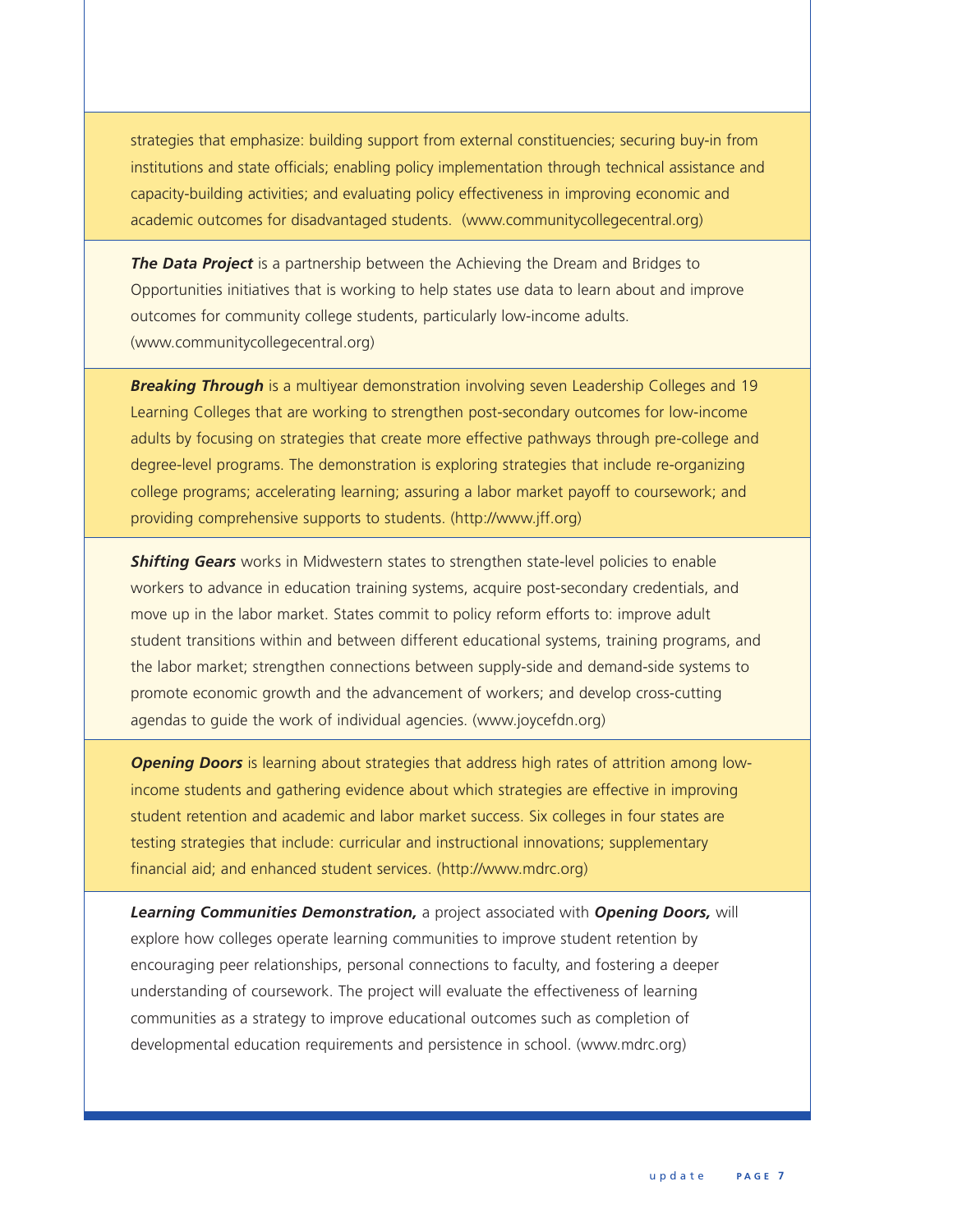## Addressing Admissions and Enrollment Barriers

College-level training may not be accessible to many adults because of barriers from admissions, testing, and placement policies and practices. Community colleges have an "open door" admissions policy, which means that the community college will admit students regardless of previous educational performance. For this reason, community colleges are an entry point to higher education for adults with a wide range of academic experiences and prior performance. However, open enrollment policies do not mean that working poor adults can simply enroll in credit-bearing courses.

By and large, first-time students minimally must have a high school diploma or equivalent (GED) to enroll in the technical/academic courses that teach occupation-specific skills. This requirement results historically from the need for colleges to gauge the initial readiness of students for college-level work. Completion of a high school diploma or GED was once the standard for indicating that students possessed the basic math and English skills needed to study technical material (e.g., nursing, biotech laboratory skills, advanced manufacturing). While this achievement may have been relevant in years past, it is increasingly the case today that possessing a high school diploma or GED is not necessarily a good indicator of a student's preparation for college-level academic or technical material.

Because of this, most college programs require minimum cut-off scores on mandatory placement tests such as the ACT, Accuplacer or COMPASS, prior to registering for classes. These placement tests are used to determine students' skill levels in English and mathematics before admission to most courses that are required for degree programs. If students do not score high enough, they will not be eligible to enroll in the prerequisite and core courses of their program of study that use these skills. They will instead have to take developmental English, mathematics or ESL to raise their proficiency.

The result is that a large number of community college students cannot enroll in occupational coursework immediately upon admission, regardless of whether they have a high school diploma or GED. The recently released Spellings Commission report from the U.S. Department of Education reported that, "Fewer than 22 percent of the 1.2 million students who took the ACT collegeentrance examinations in 2004 were ready for college-level work in the core subjects of mathematics, English and science." And "some 40 percent of all college students end up taking at least one remedial course."8 Low-income and working poor students, who need to fortify their skills and qualifications to advance or improve their job and earning

**The Kentucky Community and Technical College System (KCTCS)** allows students to co-enroll in credit-based academic-technical courses simultaneously with free developmental reading, math and English courses that award institutional credit, for six to 12 months while studying toward a GED or a passable entrance score (on the COMPASS or ACT). Students are assessed upon admission and must demonstrate that they are within six months of completing a GED and/or the passable placement score. During this time students are considered postsecondary students, and are eligible for federal financial aid, based on their level of for-credit enrollment. Students who are recipients of Kentucky's Transitional Assistance Program (K-TAP) or welfare also may be eligible to receive full K-TAP benefits, Work Study income, and other educational support benefits under KCTCS' Ready to Work and Work and Learn programs.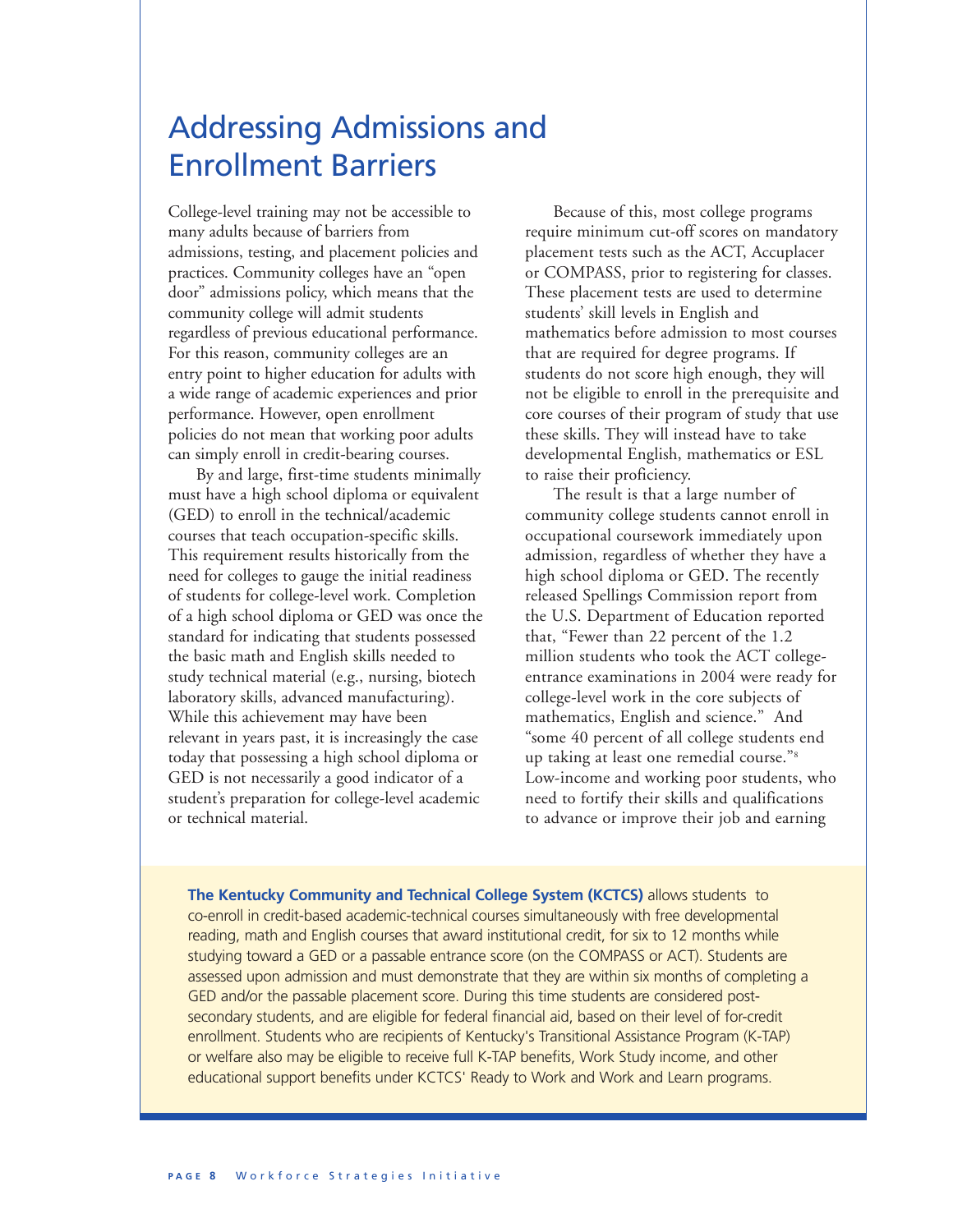potential, literally cannot afford the time and expense associated with the delays they typically experience before qualifying to enter occupational training.

In the course of our interviews, we found community colleges examining how policies and practices related to requirements for a high school diploma, GED or basic skills proficiency restrict enrollment in courses for technical certificates and degrees. The following are ways in which colleges are working with students to help them qualify for enrollment more quickly.

- South Texas College in McAllen, Texas considers conditional enrollment for students who do not have a high school diploma or GED, if the student can provide qualifying test results from other collegerecognized placement tests. Even while allowing for this type of conditional enrollment, the college reports that most students nonetheless do not qualify for conditional enrollment, because literacy and basic skills levels are determined to be too low for college-level work.
- **n** Some regulatory enrollment barriers that affect students with lower levels of academic preparation may in some cases be circumnavigated. For example, at Central Piedmont Community College in Charlotte, N.C., English language learners who are taking courses toward occupational certifications, but are not enrolled as degreeseeking, are not required to take a college placement test. Instead, they take an alternative placement test, which measures reading proficiency. Students who might otherwise be ineligible based on their placement scores, are not restricted from enrolling in technical training. Depending on performance and completion of initial collegelevel coursework, these students may be waived from the college's placement test on the basis of previous completion of college-level material, if they subsequently seek a degree.
- Portland Community College in Oregon has a tuition waiver policy that offers an immediate financial incentive for persevering in adult basic education. If students get their GED at the college, they can enroll in courses awarding up to 12 credits tuition-free.

## Combining Adult Basic and Developmental Education with Technical Training

Colleges are finding a number of ways to decrease the time students spend in adult basic and developmental courses, and to increase the pace at which they advance into academictechnical coursework that provides potential for wage progression. One common practice among effective sector initiatives focused on training students for targeted occupations – combining basic or developmental education material with job-specific technical skills – also is being employed by innovative community colleges. This approach to teaching academic fundamentals has been shown to be especially effective with adults who are highly motivated to learn skills that

relate directly to the workplace and job opportunities.

We learned that a number of colleges have redesigned curricula so that students with basic skills deficiencies can earn credits in technical coursework while simultaneously working toward completing a GED, attending English as a Second Language instruction, or working on developmental education that prepares them for more rigorous college-level material. It is important to recognize that community colleges face financial and regulatory barriers to implementing these types of approaches. The formulas used to determine community colleges' funding are typically based on the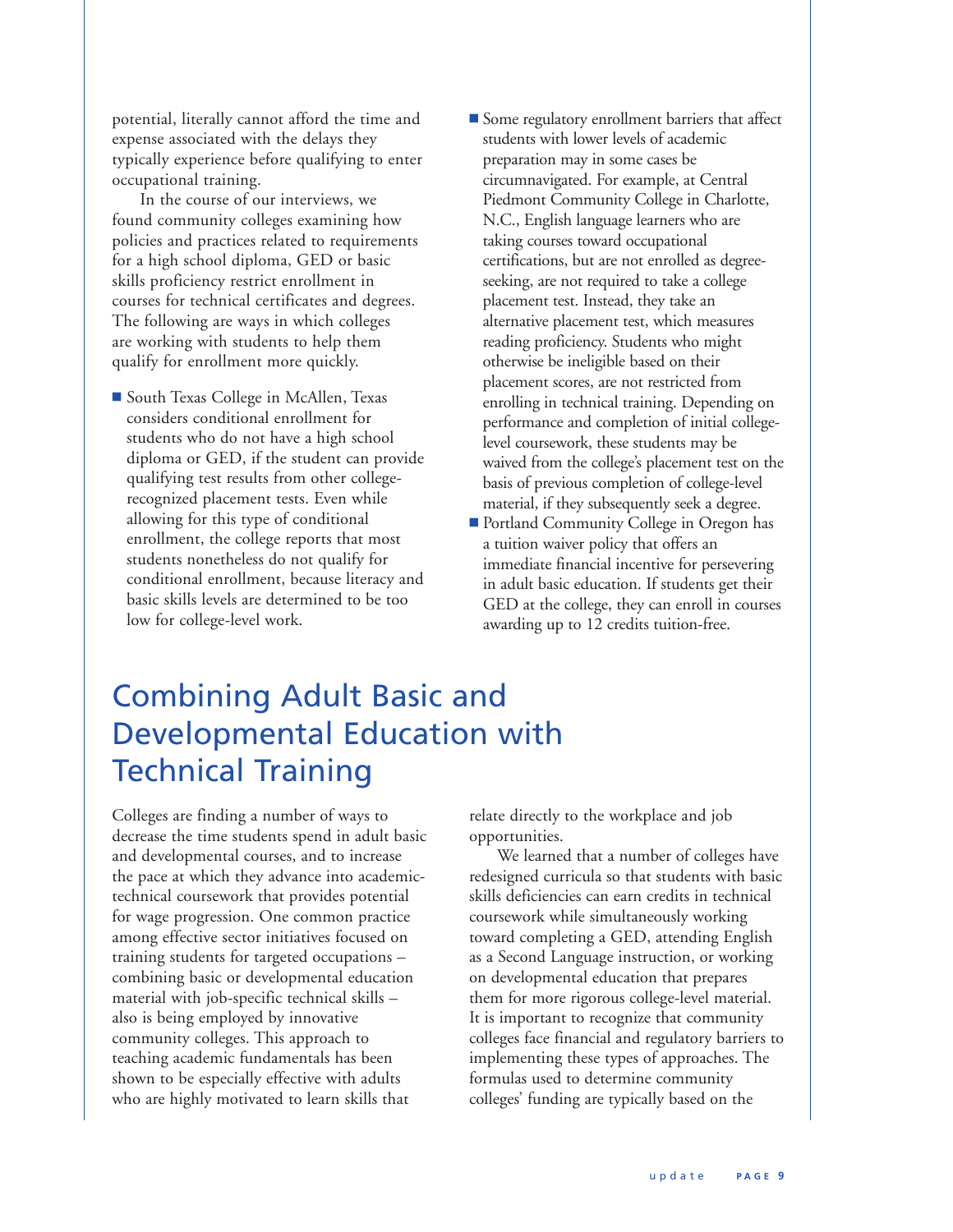number of students a college enrolls, with the assumption that one full-time equivalent (FTE) instructor will be funded to teach a set number of students. Resources generally are not available to support additional instructors that lower the student-instructor ratio. Colleges also work within an academic regulatory environment that requires students to achieve minimum placement scores and/or complete prerequisite courses to be eligible to enroll in other credit-based courses. Regulations stem from federal financial aid requirements and college accreditation requirements. In order for a community college to change them and/or obtain additional resources, they generally must enlist the support of the policy- and regulationsetting agencies that govern them.

A number of college representatives pointed out a financial motivation to designing more effective ways of serving the disadvantaged learner population. When given the right supports and instructional approaches, they report seeing that students with low skills and/or limited English can persist and succeed at least as well as the average mainstream community college students they serve. For colleges struggling to qualify for additional FTE-based funding, higher student persistence translates directly to higher amounts of funding. In this way these educators' experiences begin to dispel the notion that working with disadvantaged learners "costs too much."

Although providing effective services does take additional resources, these innovators report a return on this investment.

South Seattle Community College's (SSCC) Vocational English as a Second Language (VESL) adjunct model, funded by Washington state's I-BEST Initiative (see box) uses two instructors, one for content and one for language, who work side-by-side in the classroom. The VESL instructor observes and learns the technical content, and provides supplementary language instruction that reinforces technical vocabulary and concepts while building broader English and academic proficiency.

SSCC also has taken a new approach to helping lower-literacy students by combining contextualized English with changes in enrollment policies. Nursing students were found to have difficulty meeting entrance requirements for first-level/prerequisite courses due to English language deficiencies. The college designed a contextualized English literacy course that bolsters literacy in the context of learning relevant health care nomenclature, among both native and non-native speakers. The success of this approach led SSCC to lower the allowable test score for entry to first-level courses, with the understanding that students will achieve the regulated passing scores by the *end* of the course.

In McAllen, Texas, South Texas College employs a "supplemental instruction" model that was originally funded by a Title V

### **Washington State: I-BEST**

Washington state's non-English speaking population has more than doubled since 1990. In response, the State Board for Community and Technical Colleges piloted a demonstration in 2004 to test a new model for delivering English to Speakers of Other Languages (ESOL) and adult basic education. The Integrated Basic Education and Skills Training Initiative (I-BEST) funds colleges to pair an ESOL or Adult Basic Education (ABE) instructor with a technical instructor. The paired instructors provide simultaneous skills training and literacy instruction. Ten I-BEST pilot sites showed impressive outcomes. Participating students "earned five times as many college credits, and were 15 times more likely to complete workforce training, than traditional ESOL students." The model is now offered at 23 Washington community and technical colleges, with funding provided for additional instructors to deliver ESOL/ABE education linked with a wide range of occupational skills training.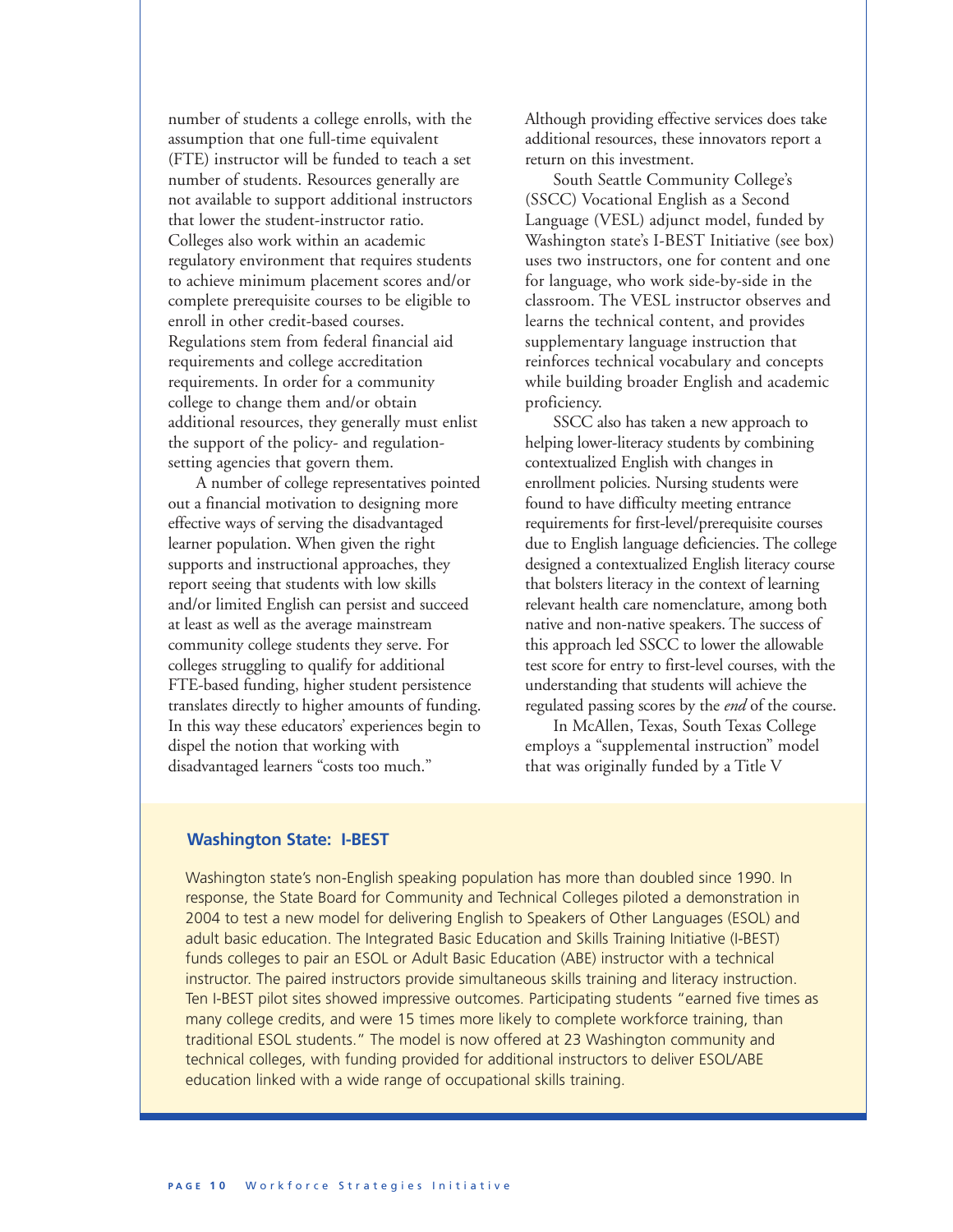Hispanic Serving Institution grant and is now being institutionalized on a department-bydepartment basis within the college. In courses designed for lower-level and developmental education students, a supplemental instructor is assigned to a group of faculty. This supplemental instructor learns the content of skills courses and provides English as a Second Language (ESL) instruction designed to complement skills material while students are learning. This type of supplemental instruction has been linked to improved graduation rates at the college.

Central Piedmont Community College in Charlotte, N.C. used Adult Education ESL funding and funding from a local utility company to develop an Applied Electrical ESL Pathway. They have developed other pathway programs for entry-level occupations in health care and construction and other occupations for which they have identified local employment opportunity. The program uses what they call an "adjunct contextual ESL course" approach that is similar to those described above.

Contextualized adult basic and developmental education go hand-in-hand with modularization in "career pathway" programs that seek to increase the pace at which students learn occupation-specific skills. Modularization provides greater opportunities for (low-wage, lower-skilled) non-traditional students to move through a certificate or degree program at their own pace. Longer programs of study are broken down into relatively small chunks, or modules, which take less time to complete than is typical of courses structured in a traditional associate-degree model. Industryrecognized credentials are awarded at the completion of each module. In this way, longer-term programs that typically have very limited points of entry can be adapted to provide a wider range of skill-specific offerings, with multiple entry points.

In Oregon, Mount Hood Community College (MHCC) and Portland Community

College (PCC) are innovating with Career Pathways – course clusters designed to reduce time to employment in high-skill, high-wage jobs. Developmental-level courses, often content-specific, are bundled together with academic courses, so that students do not have to complete developmental classes *before* entering employment-related training. MHCC developed a Vocational ESL Welding Program that combines occupation-specific ESL with welding instruction. At PCC, more than 200 students have participated in Professional/ Technical Pathways and ESL Vocational Pathways for a number of different occupations. The Career Pathways trainings, offered jointly by PCC and MHCC, have been funded for six years by Worksystems, Inc., the local Workforce Investment Board. Based on the success of these efforts and similar efforts at Southwestern Oregon Community College, the governor's office and the State of Oregon Department of Community Colleges and Workforce Development launched a statewide Pathways Initiative in 2004.

Colleges are innovating with "gateway" programs that quickly train students for entrylevel positions while also exposing them to practical information about a wider variety of higher-level employment opportunity in the same field but requiring more extensive training. This is helpful for workers who may lack practical information about how to take first steps in pursuing education that leads to better employment with a clearer career path. Elizabethtown Community and Technical College in Kentucky offers gateway programs (that offer a first step toward the college's health care training programs) directly to entry-level and non-clinical hospital workers at their workplace. The college provides career counseling and courses in Security Officer Training and Command Spanish for Allied Health Workers. Courses are inexpensive and convenient and allow students to experience immediate success, see how learning relates to their jobs, and that they have the potential for continued learning.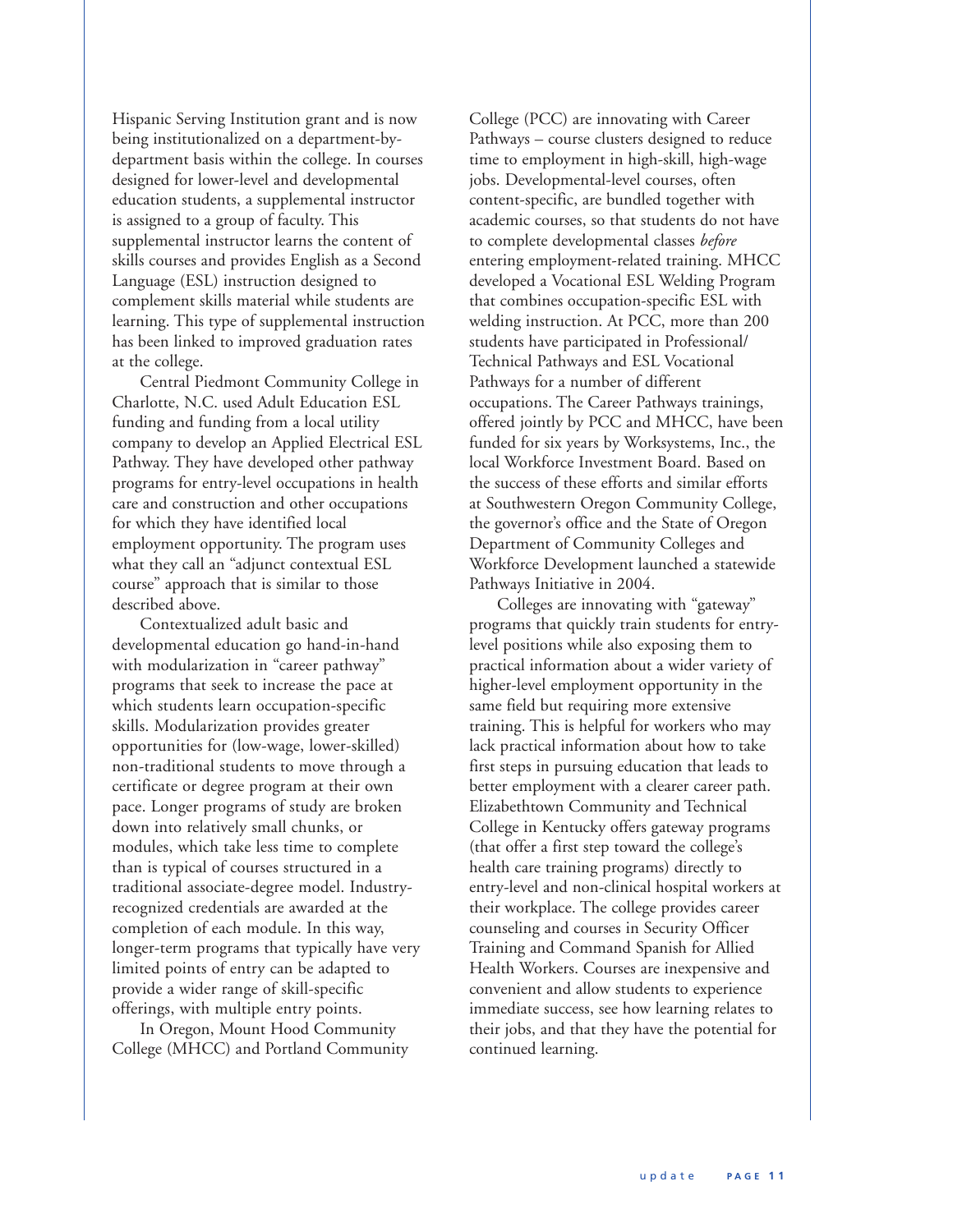### Meeting Non-Academic Needs

In the course of our research evaluating sector initiatives, many of their participants described why they had to drop out of school. They were exhausted by the pace of catching five or six buses per day; they had to care for a sick child, fell behind and didn't know how to get help; or after paying for tuition, they could not afford surprisingly expensive books, and fell behind because they had to borrow required texts. The challenges any working adult, particularly one who has children to care for, must overcome to persist in school are enormous. When a working adult student is also poor and struggling academically, his or her challenges may seem insurmountable.

The schedules that are typical of the types of jobs low-wage workers hold can affect their ability to enroll and succeed. Jobs often require inflexible shifts that can vary from week-to-week and encompass much of the day and evening. Low-wage shift jobs typically do not have flextime options, and unscheduled overtime is common. Such work schedules, compounded by parental duties such as transporting children to and from school and child care providers, conflict with the typical course schedule that accommodates traditional college students during peak daytime and even evening hours. Testing, admissions, financial aid, student services, libraries, computer labs and child care facilities also are not open frequently enough at times that accommodate working adults' schedules.

Transportation issues compound schedule conflicts, as low-income families frequently deal with unreliable, inconvenient and inefficient transportation options. Many lack the resources to purchase and maintain a reliable car, and rely on public transportation, which in many communities does not run with sufficient frequency or on routes that facilitate timeefficient daily travel between work, children's schools, college, shopping and other necessary trips. Buses and trains frequently run on reduced schedules or not at all during traditional non-rush hour periods, and routes often require multiple connections and long

waits between transfers. Public transportation may not be available at all for some needs, such as for traveling from the central city to outer suburbs, between suburbs, or in rural and semirural areas. Even when a low-income individual owns a car, it is likely to be used and unreliable.

Colleges have begun responding to these realities, and are offering more variety and accessibility in their class times and locations. For example:

- **n** Teacher Pipeline, a collaborative project involving the Austin Independent School District, Austin Community College, St. Edwards and Huston-Tillotson universities, Austin Interfaith, Education Austin and Capital IDEA in Austin, Texas supports paraprofessionals employed by the school district in their efforts to become teachers. The community college has made course schedule changes, and the school district provides paid release time from work to better accommodate workers' schedules.
- **n** At Mount Hood and Portland Community Colleges in Oregon, a number of innovations have been implemented to improve accessibility of classes for lowincome working adults. The college has changed occupational course times so they do not conflict with ESL classes. The college delivers paraprofessional health care courses at a major hospital, improving access for incumbent entry-level workers. And the college has placed college enrollment advisors on-site at the Oregon Hispanic Development Corporation, a local nonprofit human services agency.
- In Washington, the Community Colleges of Spokane's Institute for Extended Learning offers classes in more than 100 off-campus sites, including community centers and churches, and may begin co-locating courses at workforce one-stop locations.

More and more students are balancing work, school and family care responsibilities, and college representatives we spoke with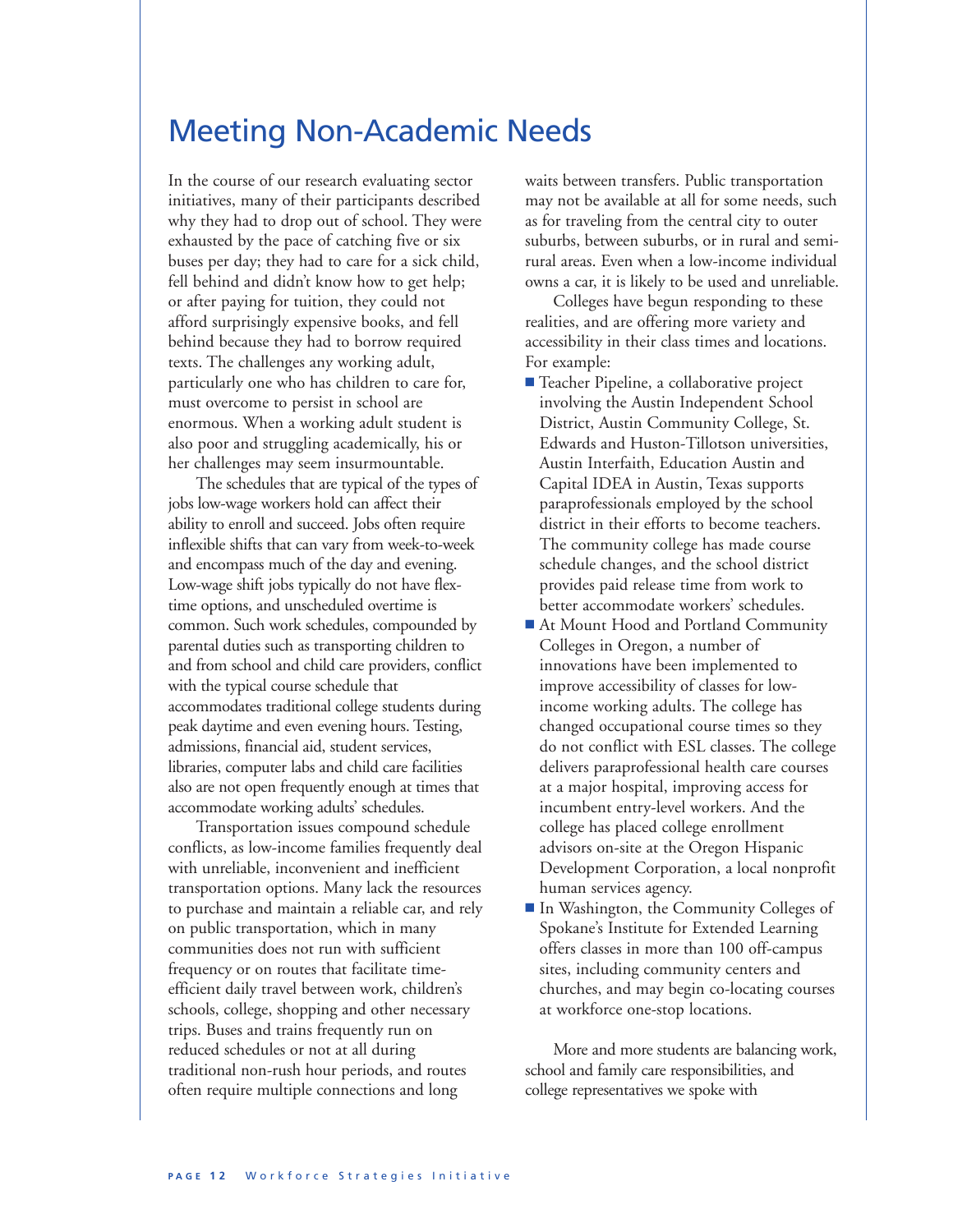acknowledge an increasing need for student services that were not considered the norm in the past. They reported a variety of ways in which they are providing a range of non-academic services to some students, and testifying as to the importance of these services for retention and completion. Many colleges have opened child care centers on campus. And although these alone admittedly do not meet the wide variety of students' needs for child care, they are a start.

Some colleges focus on providing social services to students from within the college and employ a case manager in the college to coordinate services for eligible individuals. This is particularly the case for colleges innovating with Temporary Assistance for Needy Families (TANF) and Workforce Investment Act (WIA) funding. For example, a Kentucky state policy authorizes TANF recipients' educational work to count toward their work requirements. In some cases this has allowed TANF beneficiaries to study while they receive benefits for 12-24 months through the statewide Ready To Work program. TANF funding pays for a collegebased case manager to coordinate benefits for eligible students and to monitor student academic progress in close communication with college faculty and staff. Oregon has a similar option for WIA-eligible students as part of its Career Pathways offerings. Other colleges, such as Central Piedmont and South Seattle community colleges, have pledged or already committed internal college resources to new positions, such as retention specialists.

In McAllen, Texas, South Texas College (STC) serves a largely working-poor, Latino student population with issues of generational poverty and educational under-preparedness. The college, an Achieving the Dream demonstration participant, recently took on a college-wide needs assessment and strategic planning effort to design a new model for improving student retention and success.<sup>9</sup> In campus-wide open forums and focus groups, planners heard from students that policies and procedures frustrate their success. As a result, the college is working to change its complex advising process, which is believed to be a factor in low student retention rates, financial budgeting problems, default on financial aid and emergency loan payments, and lack of understanding about how to enter, navigate and succeed in college. In reorganizing the advising process, the college is implementing what is described as a comprehensive student support model. Key components include:

- **n** *Increasing the number of qualified student advisors.* More than 80 faculty members have been trained. VIDA (Valley Initiative for Development and Advancement), a longterm community-based partner, is training college staff in how to use its model for providing comprehensive supports to working poor students. (VIDA uses a model to support disadvantaged students similar to Capital IDEA's, which is described later in this publication.)
- **n** *Implementing an intrusive advising and alert system (for at-risk students).* Students identified for this program must have at least three contacts with a counselor per term, and counselors track students' course withdrawals and re-attempts. According to STC, initial results for students served by intrusive advising show that these students have higher rates of retention and course completion and higher grade-point averages than other students.

### **Learning Cohorts:**

The Community College of Denver's Certified Nurse Assistant to Licensed Practical Nurse program uses a **learning cohort approach** in which a group of supported learners is enrolled in a course together. An instructor and a case manager work together to address the academic and nonacademic needs of the students in the cohort. College representatives think that in addition to better serving the social needs of students by building communities of learners, this approach increases sustainability of programming. By bundling WIA, TANF and other funds, the college reports it can serve a larger number of students more efficiently than it could serve one-by-one.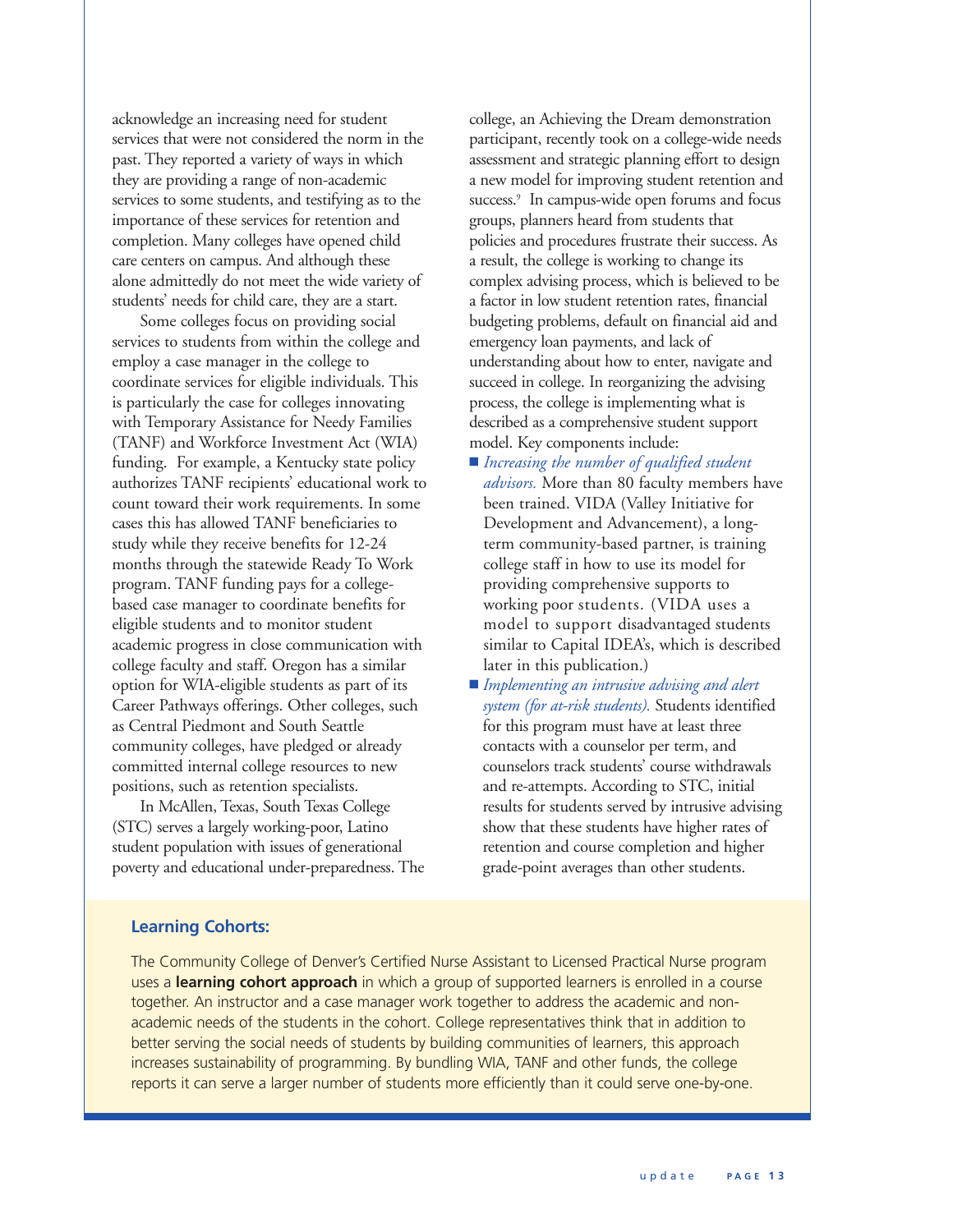## Financing Students' Educational Costs

The structure of the student financial aid system, designed for traditional full-time college students, does not work well for lowincome, working adults. "Nationwide, unmet financial need among the lowest-income families (those with family incomes below \$34,000 annually) grew by 80 percent from 1990 to 2004 at four-year institutions, compared with seven percent for the highestincome families."10 In the community college context, where many students attend school part time, qualifying for financial assistance is especially problematic.

Many working adults don't carry enough credit hours to qualify for subsidized student loans. Even when they do, the lead time required to apply for grants and loans is very long, and assistance is not available year-round. Financial aid funds are also typically disbursed to students after a term begins. This means the money is not available when it is needed to purchase required books and supplies. Not having a high school diploma, GED or passing score on such tests as the ACT or COMPASS can make a student ineligible for aid that might otherwise pay for a credit-based occupational certificate.<sup>11</sup> Education tax credits, intended to reduce the real cost of post-secondary education, are generally not relevant for low-income workers, who typically do not earn enough or have enough eligible expenses to itemize deductions on their tax returns. Low-income workers also may have no mainstream or a negative credit history, making them ineligible for some types of student loans. Working adults are also very likely to experience gaps in their enrollment – which they re-evaluate semester-by-semester based on family circumstances. This makes student loans that require repayment to begin during enrollment gaps a poor option for them. And low-income adults may be understandably wary of incurring large amounts of debt based on only the hope of a better job and higher income.

Leaders of local college programs may not be in a position to change the federal financial aid system, but they are trying a number of ways to help low-income students qualify for existing sources of aid, and to leverage outside resources to help them pay for college. Some approaches include:

- **n** *Designing shorter programs that both meet the learning needs of working adults and enable them to carry enough credits to be eligible for federal financial aid.* For example, Oregon's Career Pathways program leaders spoke about this being important not only in terms of leveraging financing for tuition, but also because financial aid that exceeds the cost of tuition may be used by students for both direct educational expenses and to subsidize indirect costs of education, such as additional costs for child care and reductions in work income.
- *Coordinating the work of financial aid and other internal college units to leverage aid on behalf of low-income and working poor students.* For example, the Kentucky Ready to Work programs coordinate with their financial aid office to optimize the amount of federal workstudy financing to supplement TANF funds dedicated for paid work experience. And, at Mount Hood Community College in Oregon, Career Pathways staff assist students in completing their financial aid applications to increase students' chances of continuing their education when WIA workforce training funding ends, typically after six months of instruction.
- **n** *Providing contextualized adult basic, developmental and technical education programs.* Training provided on-the-job may not benefit adults with limited English literacy or English comprehension, because they might not understand verbal instruction, or be able to study textbooks or written material, which is most likely provided in English. These limitations mean that lowwage incumbent workers may not benefit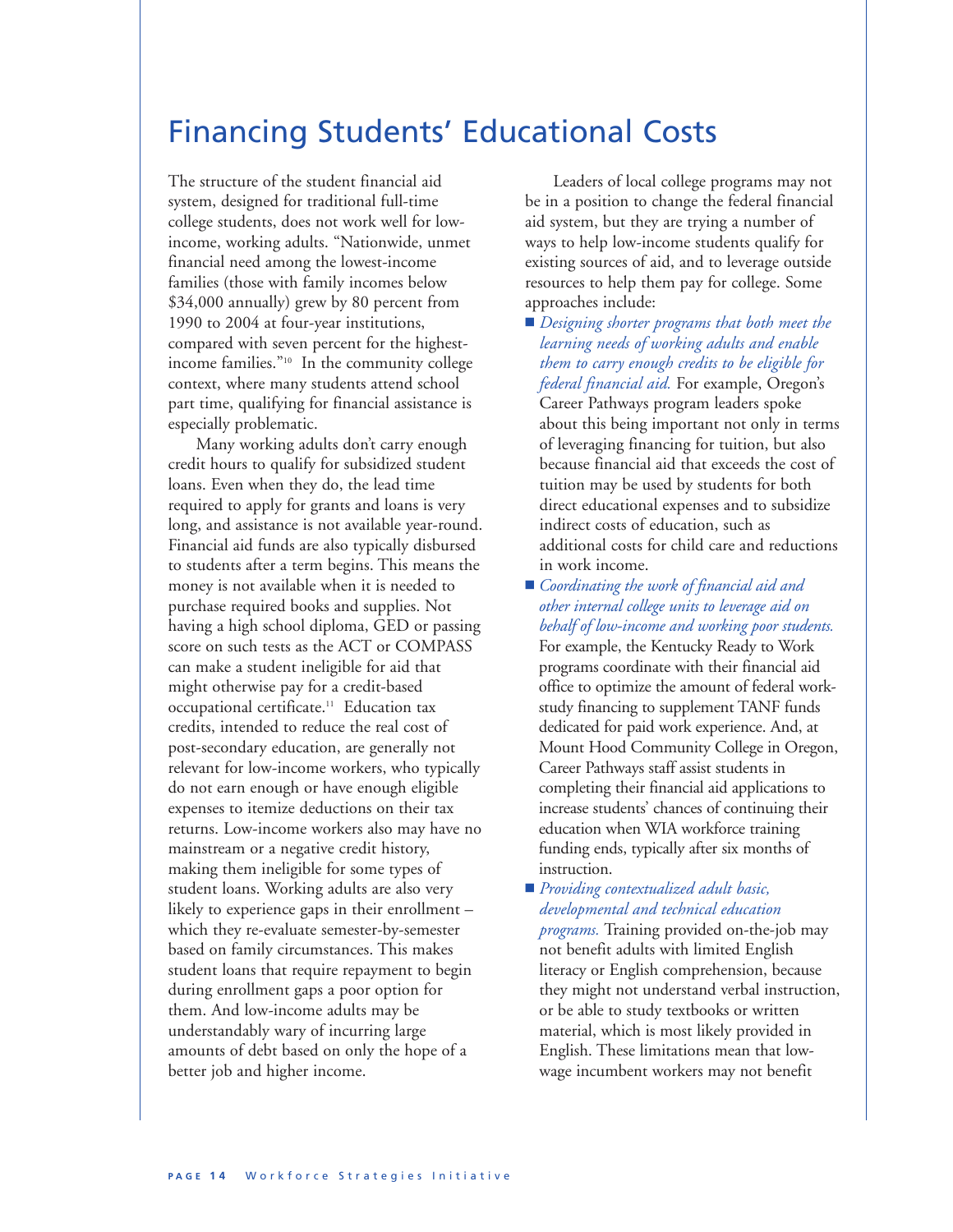from worksite-based technical skills training programs, such as those paid for with WIA incumbent worker training grants. Vocational ESL, one type of contextualized training,

combines English language assistance with technical skills curriculum, in order to develop workers' on-the-job and academic literacy while teaching hands-on skills.

### **Special Effort to Help Low-income Adults Finance College Education**

Central Piedmont Community College, in Charlotte, N.C., provides need-based assistance through JumpStart Scholarships, and through grants from churches and the United Way. The college also works with employers to secure tuition reimbursement for incumbent workers.

## **Summary**

As we researched this *Update*, we learned of a number of important new instructional and procedural approaches to making college-level education more accessible, efficient and effective for low-income adult students. We also learned how a number of community colleges are working to better coordinate with local agencies, primarily public agencies such as WIA one-stop workforce and welfare agencies, but also community-based agencies, to better serve qualifying students with financial and other services. A few colleges also are working with local industry representatives to learn about employment opportunities and design curricula that address their needs for skilled workers. To recap, community colleges are working to improve their services and outcomes for low-income adult students in a number of ways, including:

- Focusing on occupations that offer opportunities requiring short-term training and designing curricula specific to employment opportunities;
- Reducing negative impacts of technical admissions, enrollment and placement test requirements;
- Shortening the time it takes a student to complete programs – including innovations to decrease time in adult basic and developmental education;
- Modularizing curricula so students have multiple entry points and are awarded interim certificates of completion;
- **n** Providing non-academic supportive services;
- **n** Offering on-the-job experience through internships and paid work experience while studying; and
- **n** Organizing curricula so that more students qualify for public student financial aid and reaching out to other public and private agencies for needs-based scholarships and other financial resources for low-income adult students.

There is enormous need for the types of promising approaches highlighted in this publication – both among the many low-income, working adult students who need these services to succeed, and businesses that urgently need qualified workers. However, these innovations are not yet widespread, in large part because community colleges, like all organizations, work with limited scope, resources and flexibility. These factors restrict colleges' ability to meet all the academic and non-academic (social) needs of students who are becoming harder and harder to serve. The next section of this *Update* highlights the collaborative work of Capital IDEA, a community-based organization operating a number of sectoral initiatives in the Austin, Texas area, and Austin Community College, its primary education partner. We provide this profile as a model of how a community-based organization can help low-income and working poor adults not only to persist and succeed in long-term education programs offered through the community college, but also to obtain familysustaining employment.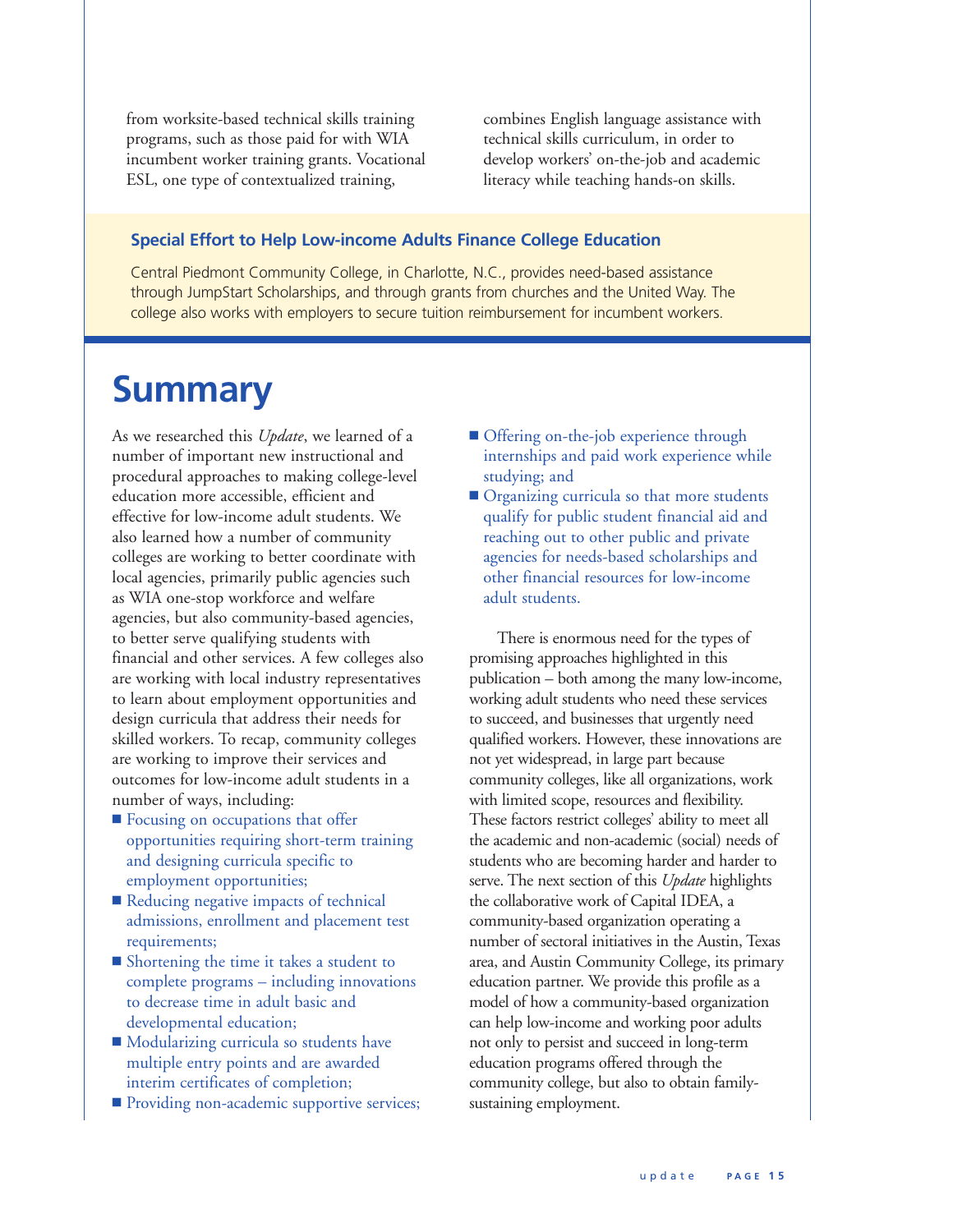# **Capital IDEA, Austin, Texas**

Capital IDEA (Investing in Development and Employment of Adults), Inc., is a nonprofit, community-based organization founded in 1998 as a joint project of Austin Interfaith, a broad-based organization of congregations, schools and other community institutions of the Industrial Areas Foundation, and members of the Central Texas business community. Capital IDEA describes its work as lifting working families out of poverty by sponsoring educational services that lead to life-long financial independence. Capital IDEA acts as a bridge, connecting underemployed adults to employers in need of highly skilled workers. Capital IDEA also works with workforce partners to identify new areas of training needed to educate workers and the unemployed. They currently support students to train for occupations in health care, electric utility, high-tech production and service, broadband cable and wireless technology, and education (teacher preparation).

### **Summary of Services Offered to Participants**

Capital IDEA refers to its program as *careerdriven education and training.* It collaborates closely with employers and education providers to ensure that education and training completed by participants will lead to a career – defined for their community as a position paying at least \$12 per hour and providing benefits and opportunity for further career advancement. Participants work with career counselors to create customized education strategies based on assessment of their aptitudes and interests, training availability and employment opportunity. An individual's education program begins wherever he or she is in the process: GED preparation, English as a Second Language, college entrance exam preparation, or enrollment in college. Almost half of participants begin their studies in the GED, ESL or College Prep Academy programs. This feature distinguishes Capital IDEA in the larger field of adult workforce development. Most programs designed with

the goal of matriculating participants into forcredit college programs require them to have achieved a high school diploma or GED prior to acceptance.

### **Capital IDEA Participants – 200512**

- •527 enrolled
- •No minimum academic or English language proficiency requirements
- •50% age 21-30; 29% age 31-40; 14% age 41-60
- •49% Hispanic; 23% African-American; 18% Non-Hispanic White
- •79% Female
- •Over 300 participants are parents to 760 minor children
- Eligible to work in U.S.
- Income below 200% of federal poverty guidelines
- •68% of College Prep Academy enrollees passed the THEA exam within 1 semester; 22% within 1 year
- •97% of graduates were employed 1 year after graduation
- •Average monthly income of graduates increased on average 259%, to \$2,479 compared to monthly average of \$958 at enrollment

Capital IDEA programs are long-term, with the majority of individuals expected to complete in three years, but with some taking as long as four or five years, depending on where they start. The program does not provide education directly, but instead works closely with a range of education providers, especially Austin Community College, shepherding students through their education process in close-knit cohorts, providing intensive case management and personal support services, and monitoring participants' progress through regular meetings with counselors and peers, and institutionalized communications with education providers. Capital IDEA arranges for the payment of all costs of their participants' education, including tuition, fees and books. The majority of participants receive financial assistance to pay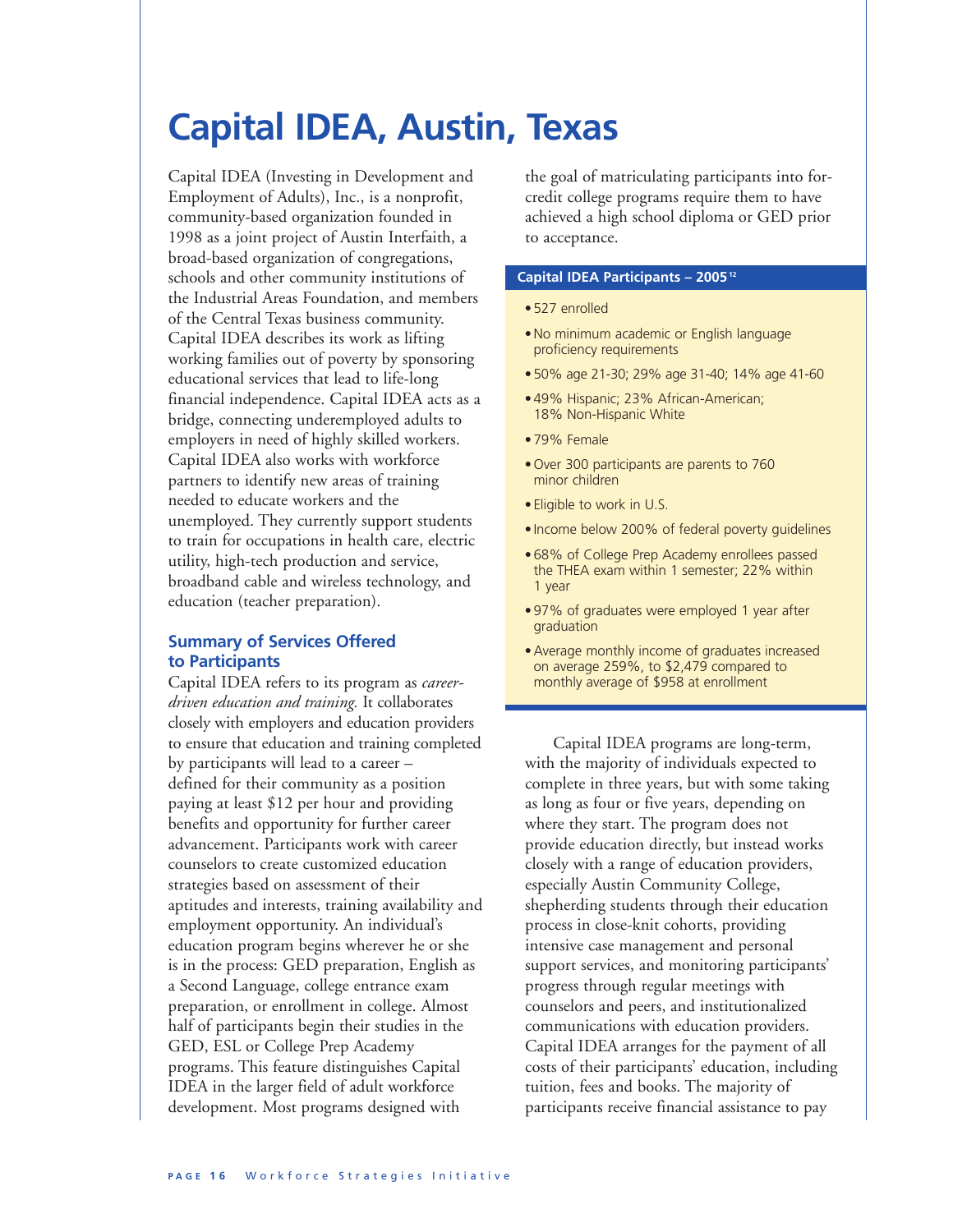for child care and transportation. Many also receive interim employment assistance, emergency financial assistance, health care services, and a range of counseling services.

#### **Entry Level of 2005 Participants**

- •54% college-level
- •30% College Prep Academy
- •6% GED preparation
- •10% ESL

Capital IDEA's case management and counseling starts with in-depth assessment of each individual's personal circumstances to identify possible barriers and determine ways to overcome these barriers, prior to beginning the education process. Once enrolled, students meet weekly with an assigned Career Counselor and with other Capital IDEA participants enrolled in their occupational track for one-hour "Vision, Initiative, Perseverance" (VIP) peer support sessions, guided by Capital IDEA staff counselors. These meetings are held at locations and at times that are convenient to students – usually where they attend classes. Counselors also work individually with students as needed to help them find interim employment that will help them gain experience, earn income, and get internships with employers to be better positioned to get a job upon graduation. For example, a student in a health care career education program who has only retail employment experience would be encouraged to work instead as a Certified Nursing Assistant while in school.

### **Critical Partners**

Capital IDEA has a wide range of partners representing business, education providers, the workforce development system, city and county governments, faith-based and other community-based organizations, among others. Within specific industries the organization has a number of very strong relationships with individual businesses, which help with strategic planning, fund-raising, program design,

partnerships to obtain services, making financial gifts, and by providing other resources. Only a few of their partnerships are described here. We highlight the CBO's partnership with Austin Interfaith and Austin Community College, two partner organizations that we believe are critical to understanding the core framework for Capital IDEA's operations and program success, and its work with Austin Energy, describing the way in which Capital IDEA and Austin Community College collaborated to develop a training curriculum designed to meet not only the employment needs of Capital IDEA participants but also some of Austin Energy's own critical labor force challenges.

### *Austin Interfaith: Recruitment, Screening, Local Political Advocacy, Fund-raising*

To understand Capital IDEA's success, it is important to understand its relationship with Austin Interfaith, its founder. Austin Interfaith, an affiliate of the Industrial Areas Foundation (IAF), is a political advocacy organization that works through hundreds of house meetings designed as continuous conversations to determine community needs and opportunities for community action to meet those needs. Austin Interfaith, with thousands of leaders in the region, has a loud voice in local political arenas. It originally lobbied for workforce development funds from the City of Austin and Travis County to establish core operating support for Capital IDEA. Austin Interfaith developed the model for Capital IDEA based on the experiences of Project QUEST, another IAF-founded program located in San Antonio, Texas. Notably, Austin Interfaith insisted that funds to support Capital IDEA not come largely from human services coffers, but mainly from business tax and general revenue sources. Austin Interfaith lobbies yearly for this funding to be renewed – enabling Capital IDEA to maintain a stable funding base.

Austin Interfaith also uses its political clout to advocate for issues that affect other Capital IDEA partners. For example, when Austin Community College recently proposed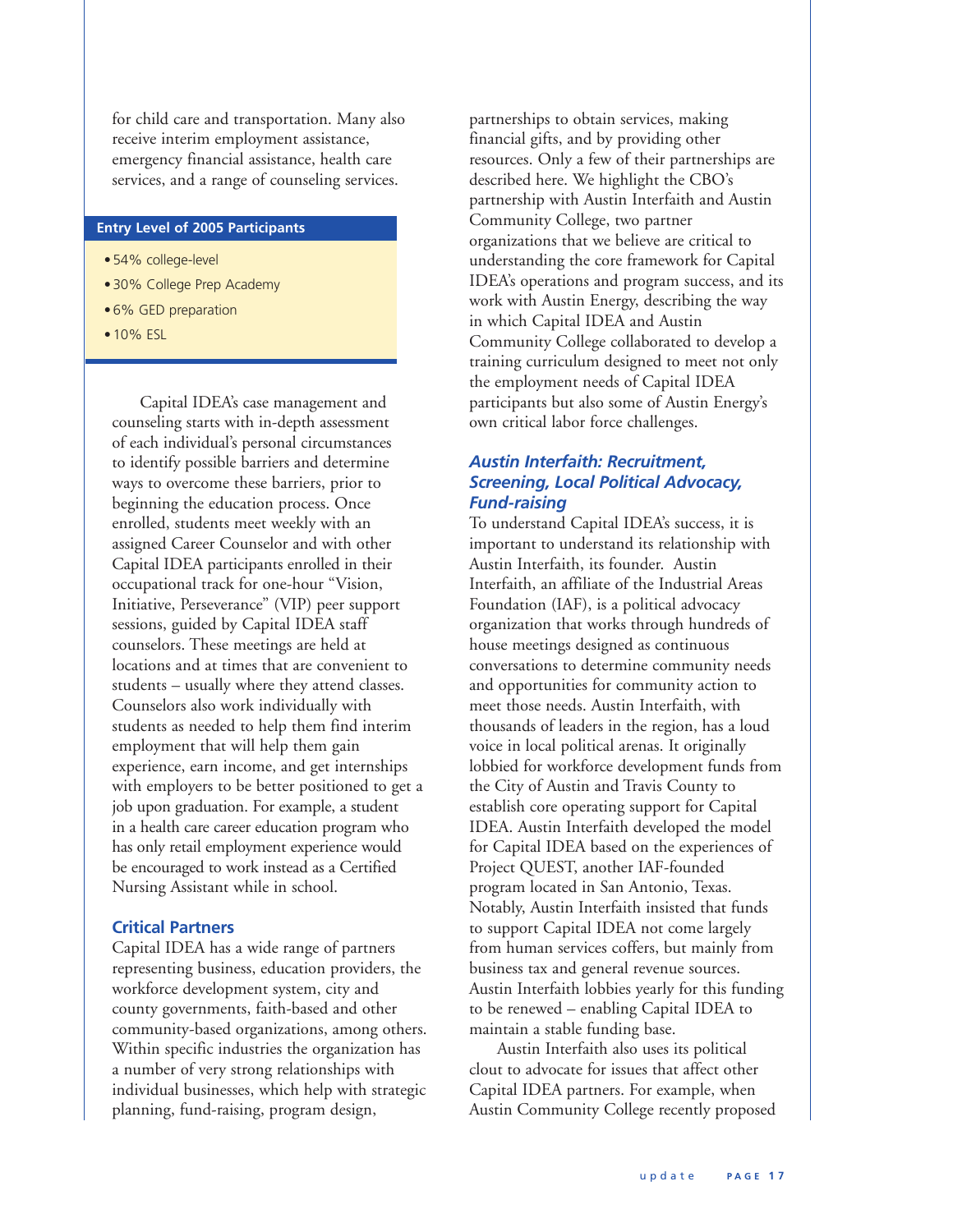a public bond initiative, an increase in its tax rate, and expansion of its taxing district to finance expansion into an underserved community with a large low-income population, Austin Interfaith members were central to local campaigns for their success – enabling the community college system to build new facilities, serve more residents, and expand its tax base.

### *Austin Community College: Adult Basic Education, ESL, College-Entrance Exam Preparation*

Capital IDEA is described as one of the largest customers of Austin Community College. College representatives note that Capital IDEA is well positioned to research the experiences of the students it supports, evaluate problems and inform the college about specific issues affecting the ability of low-income students to navigate the college system and complete education programs. Austin Community College has shown itself to be in meaningful partnership with Capital IDEA in a number of ways. This is critical because like most community college systems, Austin Community College has acknowledged challenges to its ability to serve the large numbers of low-income adults who need adult basic education, ESL and academic preparation to pass the state-mandated college-entrance exam – just so they can enroll in for-credit and occupational certificate programs. Perhaps even more important than the direct support the college provides to Capital IDEA, the two organizations appear to be learning together how they can change their own operations to better serve the college's general student population. The college describes its interaction with Capital IDEA as a "relationship, not a project." College representatives cite a range of activities, including joint proposals for funding, sharing information about opportunities for external funding, and Capital IDEA's involvement with the community college's master planning process, as examples.

In partnership with Capital IDEA, the college developed a new College Prep Academy that enables Capital IDEA students needing

instruction to pass the THEA (state-mandated college entrance exam) to bypass regular adult basic education and developmental coursework. The academy is based on a cohort-model, with students meeting together daily and receiving accelerated instruction (compared to the college's traditional model). The college contributes financially to the academy by providing classroom space, salaries for some instructors, and paying for administration. As of summer 2005, the college had held 20 cycles of the academy for Capital IDEA. The academy has been lauded in the local press as a model education service for this population – expensive, but effective, based on extremely good outcomes in terms of GED and THEA pass rates. Ted Rachofsky, an Austin Community College instructor who teaches developmental math for both academy and general population students, reported to an *Austin Chronicle* reporter, "I'm the same teacher I am at ACC and at Capital IDEA, but the fact that these people are in the math class together 12 hours a week makes them a supportive community … It just works better."13 Capital IDEA reports that "the most recent available data, from Fiscal Year 2003, found that 7.4 percent of community college students enrolling in regular developmental education courses in Fall 2001 had passed the TASP (precursor to the THEA) by Summer 2003. In comparison, 67 percent of Capital IDEA participants passed all three sections of the THEA after completing the College Prep Academy at ACC in Fall 2004."14

Austin Community College Vice President for Academic Programs Donetta Goodall reported that working with Capital IDEA has expanded the college's horizons in terms of the potential of working with a nonprofit organization, noting that the college is changing its adult basic education curriculum over time. She describes the college as concluding, we need a "Capital IDEA component" to this more and more as they evaluate and develop programs and support services for adult basic education students. As a result the college: offers babysitting services during ESL classes; has moved Adult Basic Education to the Technical Education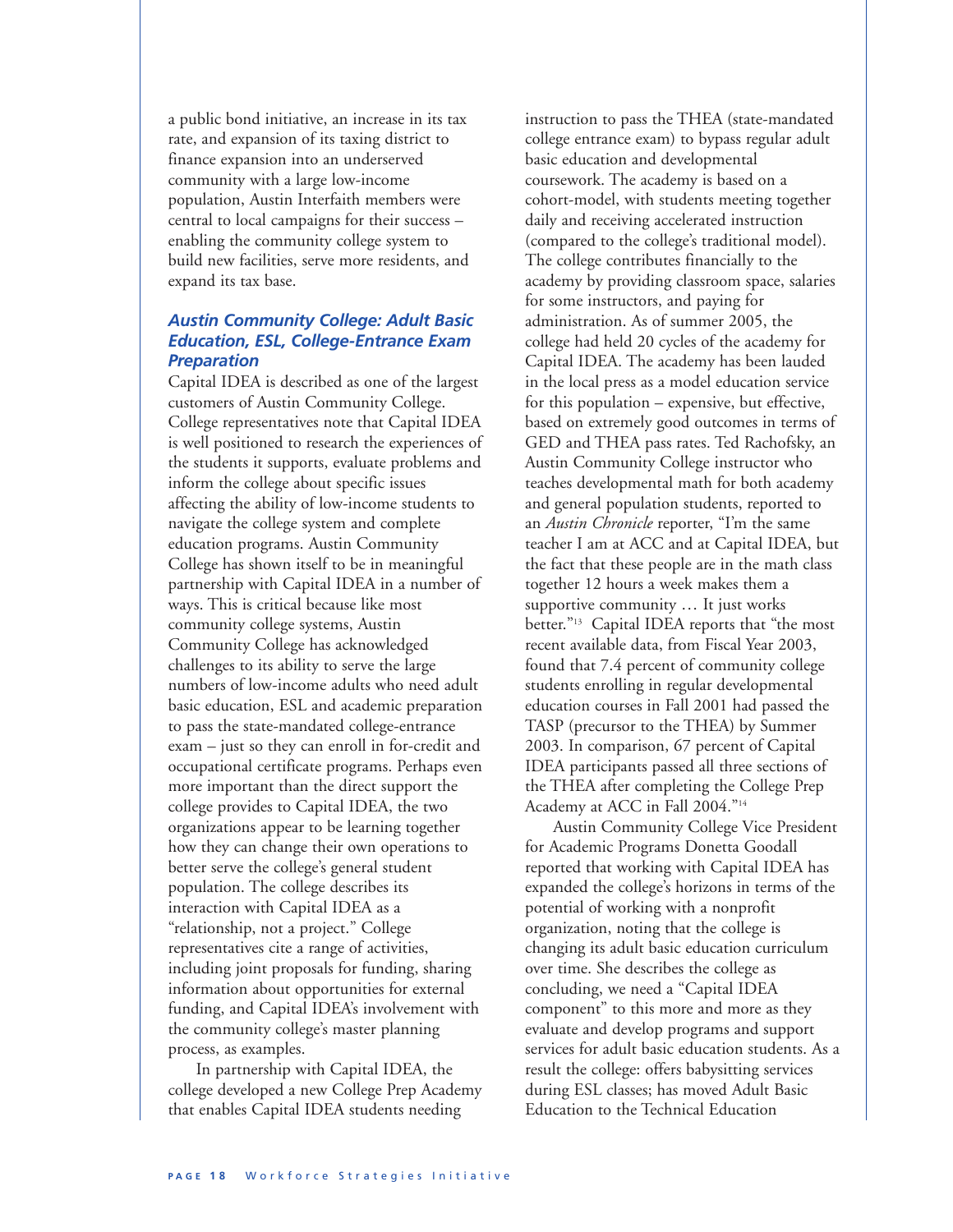department (enabling students to be eligible for Pell grants); provides one-on-one assistance to students applying to the college; and attempts to provide more student support through personalized discussions about curriculum paths. The college is experimenting with ways to replicate some of the components of the College Prep Academy in general population programming, for example, using cohort-based courses, tutorial labs, pairing basic education coursework with college-level coursework, and organizing study sessions. The college enrolls approximately 3,000 adults in basic education coursework at any one time, so this is not a small undertaking. But it appears that the college is working to improve lowincome student retention and outcomes – and learning from the organized and very specific feedback received about the experiences of large numbers of students it serves through Capital IDEA.

### **Relationship with Business: Austin Energy**

Capital IDEA collaborates with local business in a number of ways. Business representatives serve on its board, advise on labor market trends, work on education programs, provide internship experiences, provide program financial support, and hire participants. The program has staff dedicated to conducting business outreach, information-gathering about labor force needs and trends, and establishing and maintaining working relationships with businesses. These same staff members remain the point-of-contact for business – following up on referrals or making cold calls, interviewing them about their labor force issues and opportunities, developing internship programs, and collaborating on curriculum development and job placement. To provide a sense of how business engages with Capital IDEA, the following describes its work with Austin Energy.

Austin Energy, and the electric utility industry in general, face a looming workforce crisis. A large portion of Austin Energy's operations workforce will be eligible to retire in the coming decade. The industry has traditionally conducted most job training inhouse, and there is extremely limited infrastructure for electric utility operations training nationwide – and none in Austin. Traditional worker recruitment for this industry was largely by word-of-mouth, with existing workers recruiting friends and family members. Austin Energy wanted to tap new pools of potential workers who would also represent the changing demographics of the Austin metropolitan-area population.

When Capital IDEA staff contacted Austin Energy in the hopes of beginning a discussion about its workforce needs, the timing was right. The utility provider had recently completed a workforce planning study for its 1,400-employee organization. It determined that the company would very soon experience significant worker shortages in operations – employees who work in power plants and in power distribution facilities. Not only would it need new entry-level workers, but it also must train and get these new workers the experiences they need to move up into positions requiring higher levels of skills – and fast. Capital IDEA had recently completed a strategic planning activity itself – concluding that it needed to identify occupations with good career potential and that require shorter training periods.

The Director of Workforce Development at Austin Energy was assigned by his General Manager to work with Capital IDEA to develop a training curriculum that would meet the needs of not only Austin Energy, but also the local electric utility industry in general. Capital IDEA connected Austin Energy with Austin Community College's Customized Training division to begin discussions about designing a workforce program for the electric utility industry. Joining their collaboration were several subject-matter experts as well as representatives of other local electric utility providers who were invited by Austin Energy to participate.

Within a year, the team developed a new curriculum for an Energy Technician Certificate program at Austin Community College. The curriculum is very streamlined in terms of the time it takes (three semesters), and is reported to focus on the basic knowledge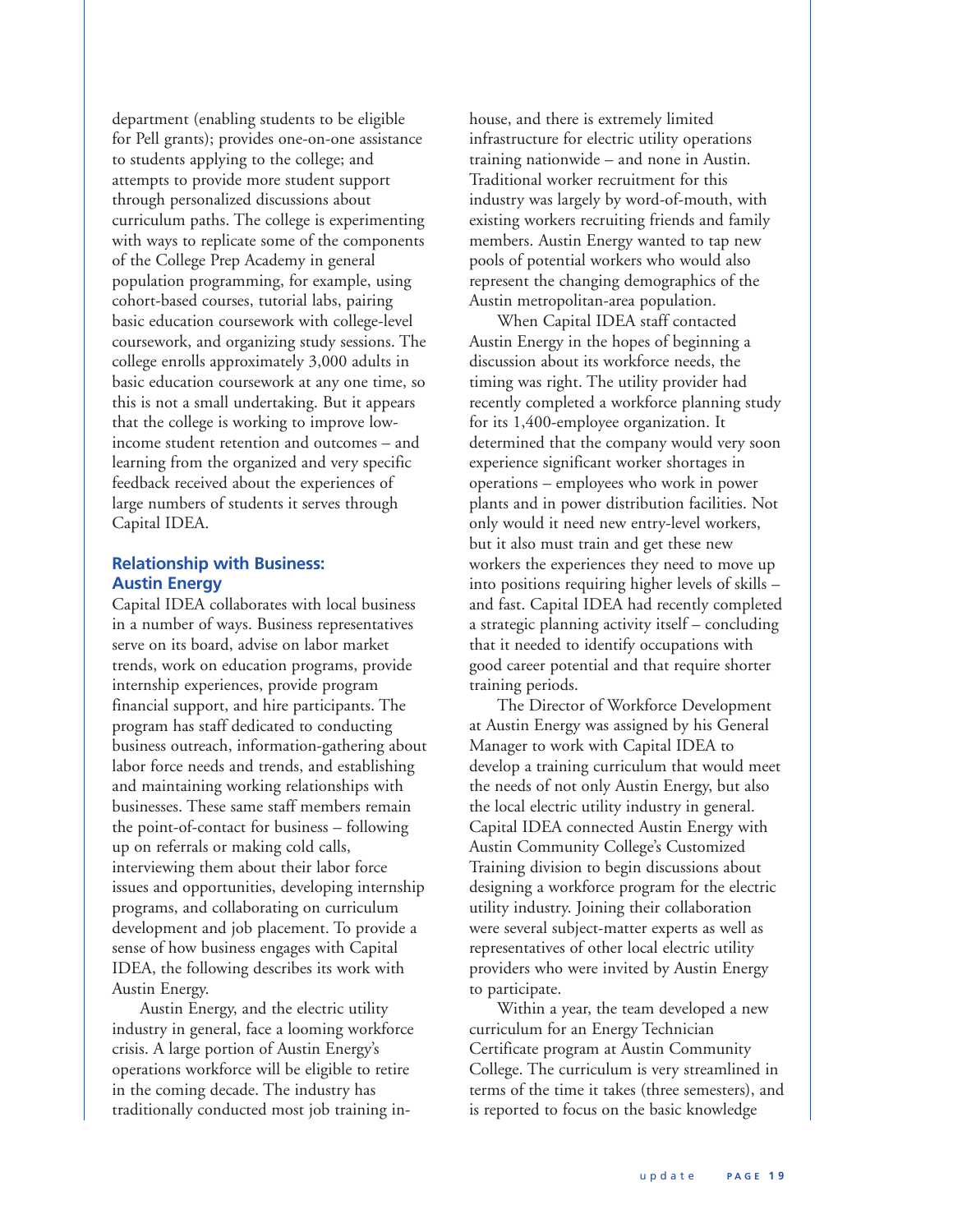and skills needed to obtain entry-level employment with a highly articulated career ladder of opportunity in the electric utility industry. The curriculum includes paid internships during the second and third semesters of coursework and qualifies graduates for employment as Electrician I at Austin Energy. A number of other local employers have committed to hire interns as well. Coursework taken for the certificate is transferable to associate degree programs at Austin Community College.

This new certificate program was designed for Capital IDEA students, who can use the extensive range of supports provided by the community-based organization. But significantly, program enrollment is open to the community college's general population of students as well. With Capital IDEA acting as intermediary and relationship-builder, what resulted was a collaboration that yielded a new public good, offered through the community college, with the potential for developing new pools of skilled workers who will be available to work across the industry locally.

#### **Financing**

Providing long-term training and extensive participant support services, as well as supporting staff to establish and maintain longterm relationships with business, education and public sector partners is expensive. Capital IDEA estimates that its annual per participant cost is \$6,000. In Fiscal Year 2005 Capital IDEA's expenses were approximately \$2.6 million, of which approximately \$566,000 was spent on college tuition and fees, \$148,000 on students' textbooks, and \$453,000 on payments to child care providers.

Capital IDEA taps a wide range of

resources to support its activities. In Fiscal Year 2005, Travis County and the City of Austin together accounted for more than \$1.1 million in revenues. An additional \$368,000 came from the city, county and WorkSource (the WIB) and was dedicated to pay for child care. Approximately \$124,000 came from the U.S. Department of Labor. Capital IDEA used revenues from a Nursing Workforce Diversity grant from the U.S. Department of Health and Human Services of approximately \$213,000 and Wagner-Peyser funds totaling approximately \$303,000. Capital IDEA earned approximately \$45,000 in "retention fees" for graduates in a small number of very highdemand occupations – primarily Registered Nursing – who went to work for the two major hospital networks. In 2005 Capital IDEA raised a notable \$239,692 in donations from individuals and businesses – its only unrestricted funds.

The program leverages funds in a variety of ways, one of which is through an agreement with the local public workforce agencies – WorkSource and the Rural Capital Area Workforce Development Board. These agencies provide WIA funds to pay for tuition and child care expenses for the final two semesters of WIA-eligible students' coursework. In 2004 and 2005, approximately 45 individuals were co-enrolled and substantially supported by WIA dollars. Capital IDEA staff also works closely with Travis County Human Services staff to ensure that participants receive the means-tested benefits for child care and transportation to which they are entitled. And Peoples Community Clinic, a local public health clinic with representation on Capital IDEA's board of directors, provides participants with a range of health services.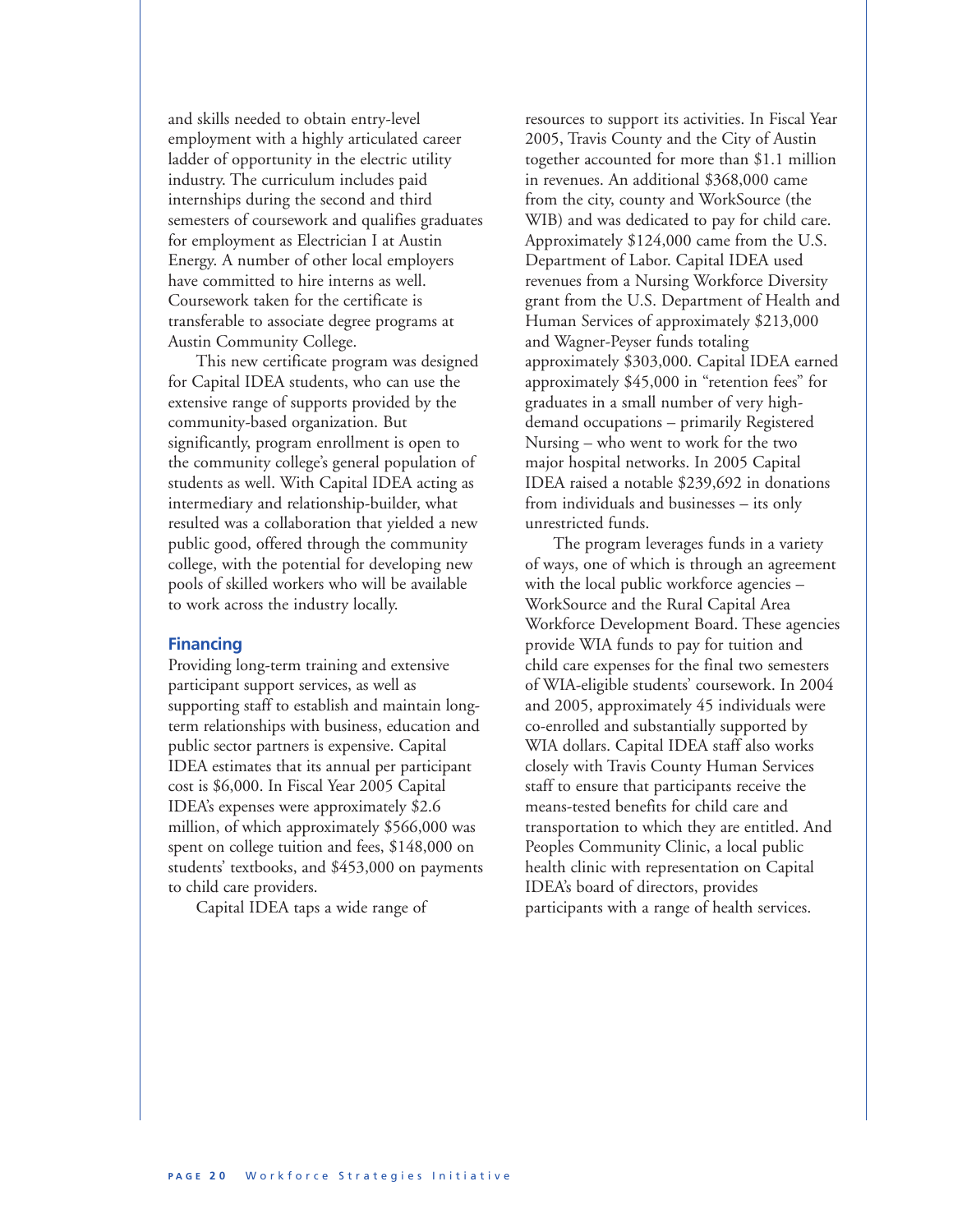# **Conclusion**

The achievements of Capital IDEA and Austin Community College highlight the benefits that can accrue to workers and industry when community resources are deployed thoughtfully and collaboratively. We see evidence in this example that a community-based organization, working in partnership with a community college, can help low-income adults prepare for and succeed in college. Austin Community College worked with Capital IDEA to design and deliver innovative adult basic and developmental education services with the goals of reducing the amount of time participants spend at these levels and fostering new supportive learning communities among students in the program. The two organizations' work with Austin Energy to identify and design a relatively short-term Energy Technician curriculum has resulted in a new program that is geared both toward assisting the utility provider with its looming workforce crisis, as well as creating a new path, with an industryrecognized credential, to employment opportunity that appears well-suited to the needs of some of the disadvantaged adult constituency served by both Capital IDEA and Austin Community College.

Most of the efforts we see that result in disadvantaged adults gaining the level of skills and/or credentials that improve their labor market competitiveness use principles of sectoral workforce development. That is, they are designed to prepare individuals for a specific occupation for which there is identified employment opportunity, and they incorporate both skills training and services designed to support them to succeed in that training. Many of the activities discussed in

this *Update* show how colleges are innovating to both enhance learning and expedite students' progress through adult basic and developmental education and into occupational skills coursework by designing new methods and curricula that are more directly linked to the specific skills students will use on the job. We have also seen significant effort dedicated to better understanding and addressing the nonacademic supports needed by this population.

From location-to-location there is great diversity in both community college and sector initiative capacity to meet the needs of an area's unemployed and underemployed adult population – who, as we've described in this *Update*, generally need both academic and nonacademic supports to make meaningful progress in education that is linked to higher-wage employment. Colleges and sector initiatives also vary in their ability to investigate specific categories of local employment opportunity and to learn from local employers the types of skills they need from workers. The experiences of Capital IDEA and Austin Community College give us but one example of how a sector initiative and a community college might collaborate. We do not propose that there is or should be a uniform approach to designing programs that better meet the tremendous and growing needs of both business and lowincome workers. But it is timely to explore the range of ways in which community colleges and sector initiatives might work more collaboratively to design and deliver programs and services that serve larger numbers of adult learners and that are better linked to viable employment opportunities.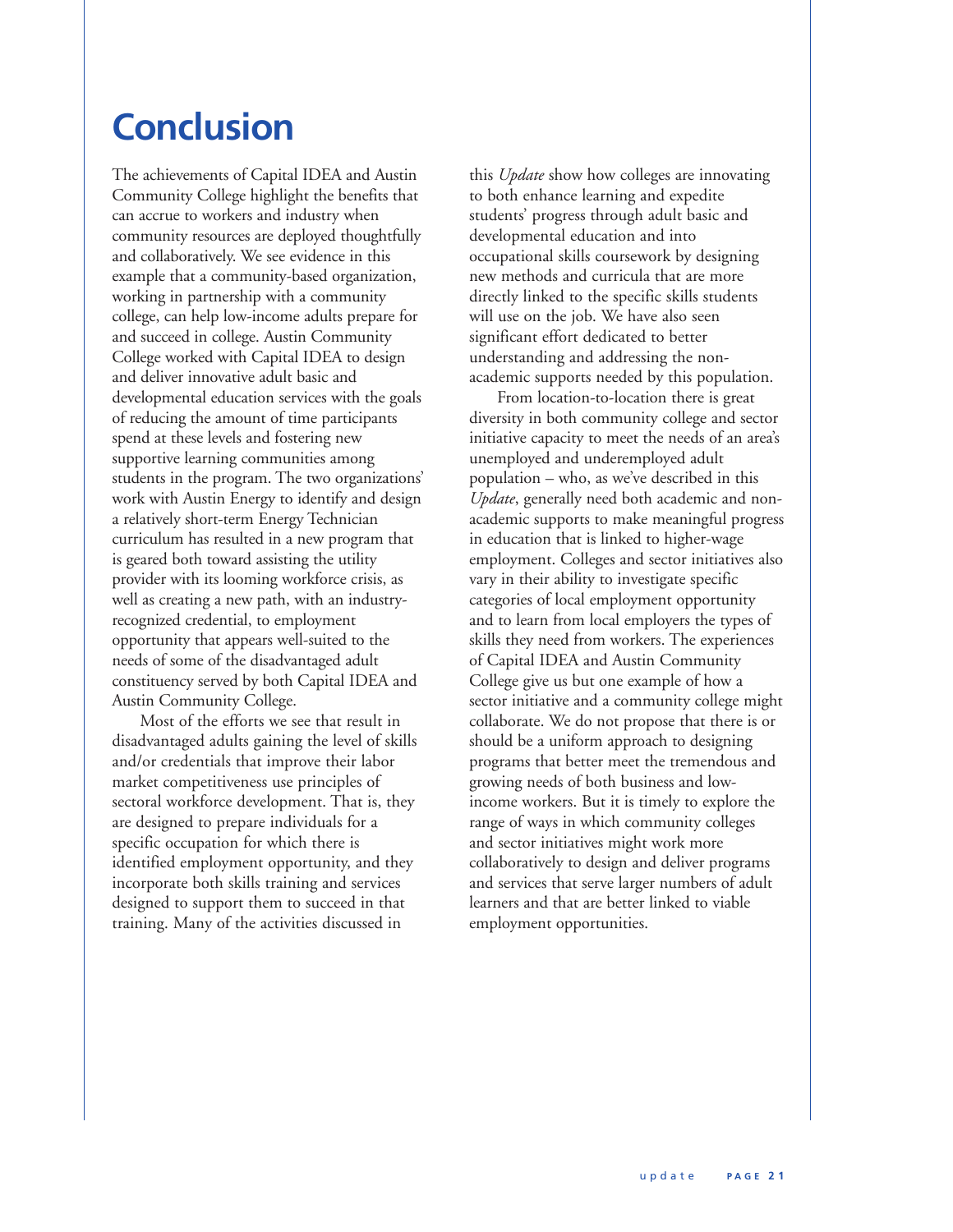### **REFERENCES:**

- **1** Calculated from data projections reported in: Mitra Toossi, "A new look at long-term labor force projections to 2050," *Monthly Labor Review* (November 2006).
- **2** U.S. Department of Labor Bureau of Labor Statistics, *Fastest growing occupations*, *2004-14*, available from http://www.bls.gov/emp/emptab21.htm; Internet.
- **3** Deloitte, the National Association of Manufacturers and The Manufacturing Institute, *2005 Skills Gap Report: A Survey of the American Manufacturing Workforce,* available from http://www.nam.org/s\_nam/bin.asp?CID=202426&DID=235731&DOC=FILE.PDF; Internet.
- **4** Derived from 2004 Current Population Survey, U.S. Bureau of the Census.
- **5** Sector initiatives are operated out of a variety of institutions, including community-based organizations (CBOs), Workforce Investment Boards (WIBs), and labor-management partnership organizations, among others. However, for the purposes of this publication, we're primarily interested in the work of CBOs and community colleges.
- **6** For additional information on sectoral employment development models, strategies and outcomes visit http://www.aspenwsi.org.
- **7** Excerpted from *Skills to Live By*, an AspenWSI publication based on focus groups and in-depth interviews with past participants of six sectoral employment programs. This research was a followup to the Sectoral Employment Development Learning Project (SEDLP), a longitudinal evaluation of the six programs. For more information see http://www.aspenwsi.org. (Participant names were changed.)
- **8** U.S. Department of Education, *A Test of Leadership: Charting the Future of U.S. Higher Education*  (Washington, D.C., 2006), 9.
- **9** For more information about Achieving the Dream see http://www.achievingthedream.org.
- **10** U.S. Department of Education, *A Test of Leadership: Charting the Future of U.S. Higher Education*  (Washington, D.C., 2006), 12.
- **11** Federal regulations require post-secondary institutions to certify whether a student without a high school diploma or its equivalent has the "ability to benefit" (ATB) from the instruction provided, prior to awarding Title IV federal financial aid funds. In practice, this means that the student must take a standardized test, e.g., COMPASS or Accuplacer, and receive a qualifying score; acceptable ATB tests and minimum scores are set by the U. S. Department of Education (see http://www.ccdanet.org/a2btestlist.html for a list, adapted from the Federal Register regulations at http://www.ed.gov/legislation/FedRegister/other/2004-2/051104b.html).
- **12** *Capital IDEA Annual Report 2005*, available from http://www.capitalidea.org; Internet.
- **13** "How to Get Your Kids Through College," Rachel Proctor May, *Austin Chronicle,* 4 February 2005.
- **14** *Capital IDEA Annual Report 2005*.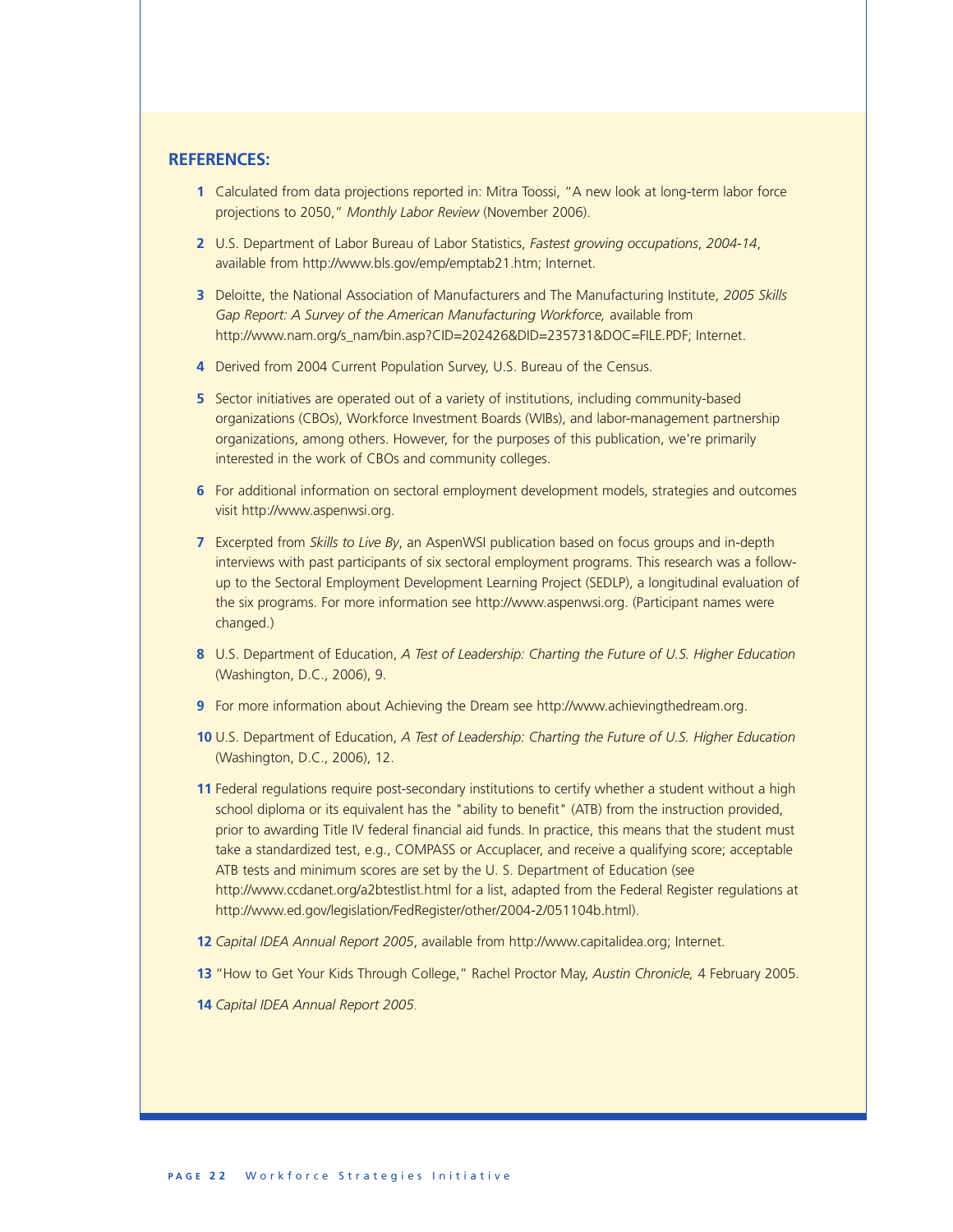### **Courses to Employment: Sectoral Approaches to Community College-Nonprofit Partnerships A New Demonstration and Learning Project**

In 2008, AspenWSI will launch a three-year learning demonstration that will support partnerships between community colleges and community-based organizations using sectoral employment development principles. A primary goal will be to assist low-income adults to acquire the education and skills they need for employment that pays self-sufficiency wages. Funded by the Charles Stewart Mott Foundation, the demonstration is designed to illuminate promising collaborative approaches, and document operational features and challenges, as well as costs and outcomes for both workers and businesses. Up to six sites will participate in the demonstration, the results of which will be shared broadly with workforce development, education, funding and policy-setting audiences. AspenWSI will invite partnerships to submit Letters of Interest in June 2007. Full proposals will then be solicited from a select number of those partnerships. For additional information, please see: www.aspenwsi.org.